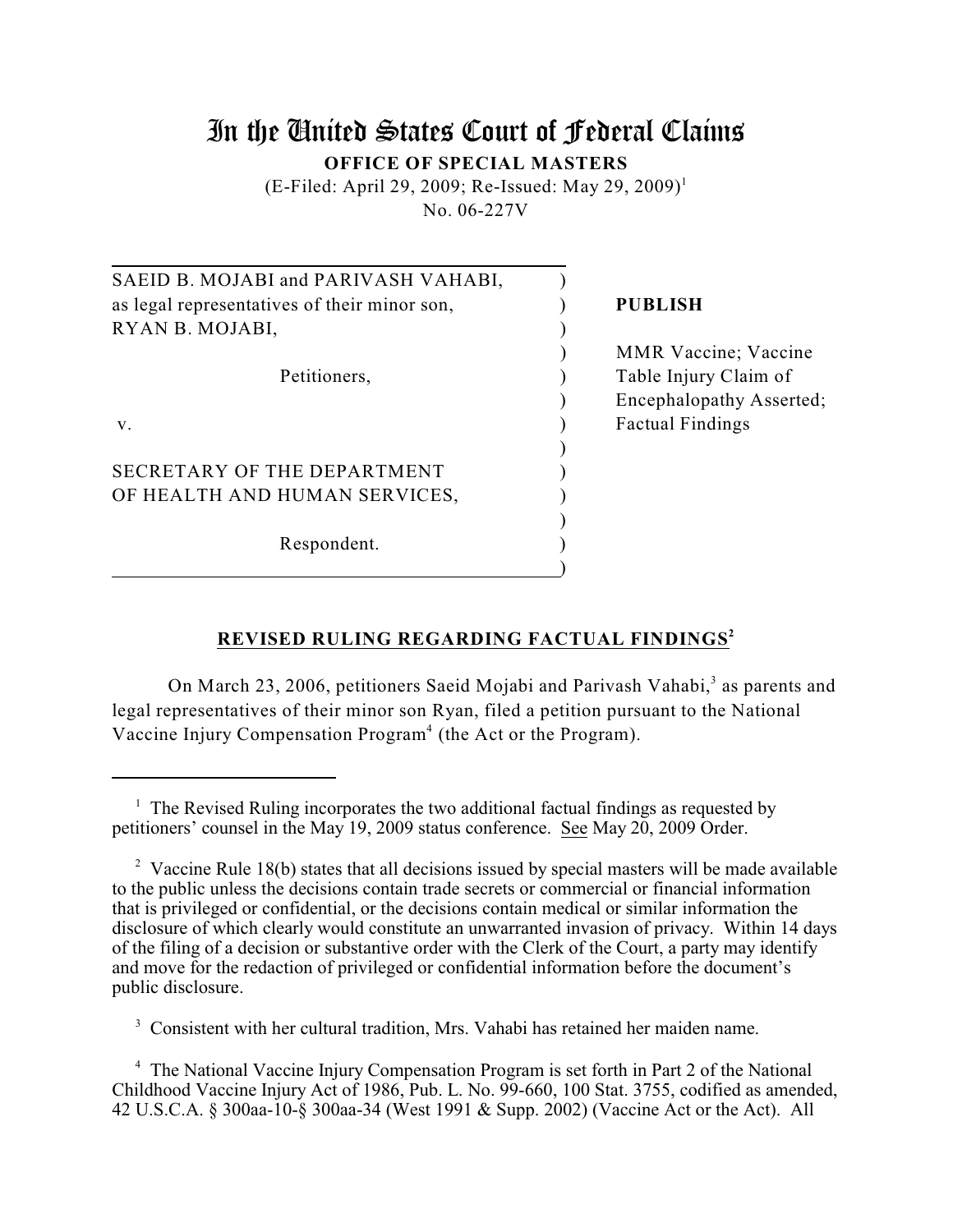Petitioners allege that Ryan suffered injuries resulting from all of the vaccinations administered to him between March 25, 2003 and February 22, 2005, and in particular, the measles-mumps-rubella (MMR) vaccination administered to him first on December 19, 2003 and again five months later, on May 10, 2004. Petition at 1. Petitioners allege that the MMR vaccination that Ryan received on December 19, 2003 (the first MMR vaccination), resulted in a Vaccine Table Injury, specifically an encephalopathy that produced "a severe and debilitating injury to his brain, described as Autism Spectrum Disorder ('ASD')." Id. Alternatively, petitioners argue that "as a cumulative result of [Ryan's] receipt of each and every vaccination between March 25, 2003, and February 22, 2005, Ryan has suffered, and continues to suffer, neuroimmunologically-mediated dysfunction[] in the form of asthma and ASD, [conditions] which were 'caused-in-fact' by the vaccinations." Id. at 1-2.

Among the documents that were filed in support of the petition were: (1) petitioners' affidavit, see Petitioners' Exhibit (Ps' Ex.) 1; (2) Ryan's prenatal records, see Ps' Ex. 2; (3) Ryan's birth certificate, see Ps' Ex. 3; (4) Ryan's pediatric records, see Ps' Ex. 4; (5) Ryan's vaccination records, see Ps' Ex. 5; (6) affidavits concerning Ryan's medical treatment in Tehran, Iran, see Ps' Ex. 6; and (7) records from the June 1, 2005 evaluation of Ryan by Mike Wilson, a behavior consultant, with whom the San Andreas Regional Center contracted to help the Mojabi family address Ryan's behavior, as well as records pertaining to the diagnosis and assessment of Ryan's autism, see Ps' Exs. 8-12.

Early in the proceeding, petitioners indicated that they desired to pursue their claim of a Vaccine Table Injury first. Accordingly, the proceedings to date have been conducted to develop a record that will permit an evaluation of petitioners' Vaccine Table Injury claim.

During a fact hearing held in San Jose, California, on August 14, 2007, Ryan's parents testified about the events that followed Ryan's MMR immunization on December 19, 2003. See Transcript I (Tr. I). A subsequent fact hearing was held on February 11, 2008, to take the testimony of Dr. Richard Armstrong, Ryan's treating pediatrician during the time period of interest. See Transcript II (Tr. II). Following the conduct of the fact hearings, petitioners filed five court exhibits: (1) a compact disc (CD) of five telephone calls from the Mojabis to Kaiser Permanente Call Center during the period between December 2003 and February 2004, see Court Exhibit (Court Ex.) 2b; (2) an index of the telephone calls on the filed CD, see Court Ex. 2a; (3) a letter from Dr. Armstrong

citations in this decision to individual sections of the Vaccine Act are to 42 U.S.C.A. § 300aa.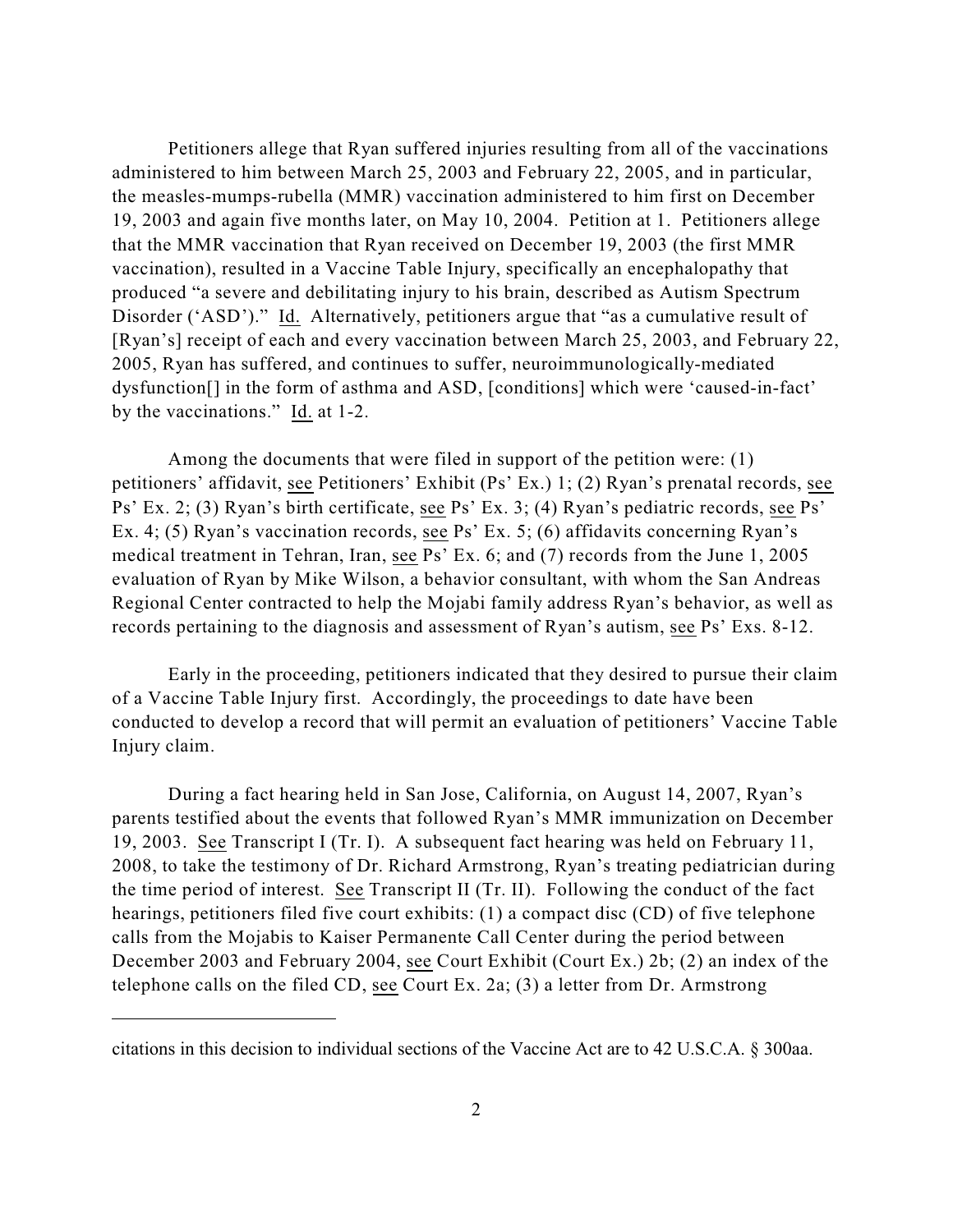addressed to whom it may concern, Court Ex. 3; (4) a letter from Mr. Clause, who is counsel for Kaiser and Dr. Armstrong, addressed to Mr. Terzian, who is counsel for petitioners, see Court Ex. 4; and (5) a copy of the telephone scripts outlining the algorithmic protocol for handling incoming calls to Kaiser's Call Center, see Court Ex. 5.

#### **I. Discussion**

#### **A. The Documentary Record**

Ryan Mojabi was born on January 18, 2003, at Santa Teresa Community Hospital in San Jose, California. Ps' Ex. 3 at 1. Ryan had neonatal hyperbilirubinemia. 5 Otherwise his newborn examination was normal, and his metabolic screen was normal at the time of his discharge from the hospital on January 21, 2003. Ps' Ex. 4 at 2-4; Ps' Ex. 16 at 12.

On March 25, 2003, at two months of age, Ryan received his first diphtheriatetanus-acellular pertussis (DTaP), haemophilus influenzae type B ("Hib"), inactivated polio ("IPV"),<sup>8</sup> and pneumococcal conjugate ("PCV")<sup>9</sup> vaccinations. Ps' Ex. 5 at 1. He did not receive the hepatitis B vaccination because Ryan's parents wanted to "wait some months" before it was administered. Ps' Ex. 4 at 12.

On May 19, 2003, and subsequently on July 29, 2003, Ryan received his second and third administrations of the DTaP, Hib, IPV, and PCV vaccinations without incident. Ps' Ex. 4 at 16-17; Ps' Ex. 5 at 1.

 $\frac{1}{2}$  Neonatal hyperbilirubinemia is a mild, transient form of excess bilirubin in the blood that can lead to jaundice in a new born child. See Dorland's Illustrated Medical Dictionary 879 (30th ed. 2003).

 $6$  The DTaP vaccine is "a combination of diphtheria toxoid, tetanus toxoid, and pertussis vaccine; administered intramuscularly for simultaneous immunization against diphtheria, tetanus, and pertussis." Dorland's at 1998.

 $\frac{7}{7}$  The haemophilus influenzae type b vaccine protects against infection by the haemophilus influenzae type b bacterium. Dorland's at 1999.

The IPV vaccine is "a suspension of formalin-inactivated poliovirus . . . administered intramuscularly or subcutaneously for immunization against poliomyelitis." Dorland's at 2000.

The pneumococcal conjugate vaccine protects against infection by the Streptococcus pneumoniae bacteria. Dorland's at 1505, 1999.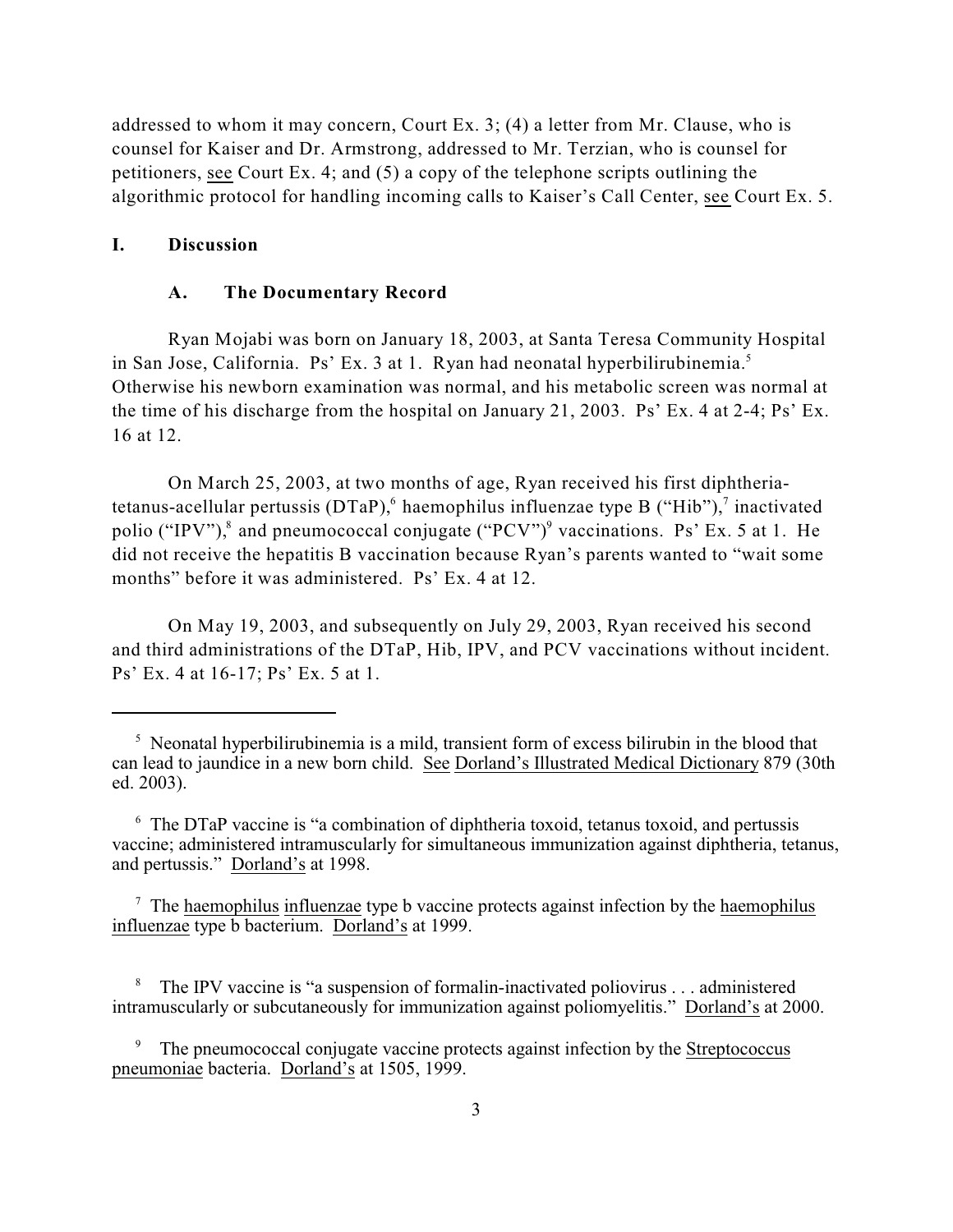On October 16, 2003, at nearly nine months of age, Ryan presented for a wellchild visit. The findings were normal. Ps' Ex. 4 at 21. Although Ryan's pediatrician, Dr. Armstrong, noted that he should receive Hib, DTaP, IPV, and PCV vaccinations, Ryan did not receive them at that time. Id.; Ps' Ex. 5 at 1.

On December 9, 2003, Ryan's mother, Mrs. Vahabi, placed a call to Kaiser's Call Center. Court Ex. 2a at 1; Court Ex. 2b at Track 1. Mrs. Vahabi informed the Call Center operator that her family was preparing to travel to Iran for a three month trip with a departure date of December 27, 2003. Court Ex. 2b at Track 1. She desired to schedule an appointment for Ryan with Dr. Armstrong before the family's departure. Court Ex. 2b at Track 1.

The next day, on December 10, 2003, Ryan received an influenza vaccination. Ps' Ex. 5 at 1. According to the Mojabis, Dr. Armstrong had recommended that Ryan and his parents "get flu vaccines." Tr. I at 76.

Nine days later, on December 19, 2003, Ryan had a well-child visit with Dr. Armstrong in anticipation of his family's trip to Iran. Ps' Ex. 4 at 22. Dr. Armstrong's notes do not reflect any parental concerns about a reaction to the flu vaccination that Ryan received on December 10, 2003. Id. Dr. Armstrong did note in his records, however, that Ryan had been "fussy" the previous night. Id. In response to the Mojabis' concerns, Dr. Armstrong took Ryan's temperature which was measured at 98.7 degrees Fahrenheit. Id. During this office visit, Ryan received his first MMR and hepatitis B vaccinations.<sup>10</sup> Ps' Ex. 5 at 1.

Between December 19, 2003--the date of Ryan's first MMR vaccination and the vaccination of interest for petitioners' Vaccine Table Injury claim–and December 27, 2003--the date on which the Mojabis departed for their trip to Iran, there are two calls documented in Kaiser's records pertaining to Ryan Mojabi. Both of the calls were placed to the Kaiser Call Center on December 26, 2003, the day before the Mojabis' scheduled travel. Court Ex. 2a at 1; Court Ex. 2b at Track 2 and 3. Both of the calls were from the pharmacy at which the Mojabis sought to fill prescriptions for Ryan, and both calls were accompanied by corresponding messages written to Dr. Armstrong that were placed in Ryan's medical records. Id.; Ps' Ex. 20 at 1-3. In one of the calls, the telephoning pharmacist requested that Dr. Armstrong provide a refill prescription for Polyviflor, a vitamin. Court Ex. 2b at Track 2. In the other call, the pharmacist requested that Dr.

 $10$  Ryan received a second MMR vaccination on May 10, 1994, nearly five months after he received his first MMR vaccine.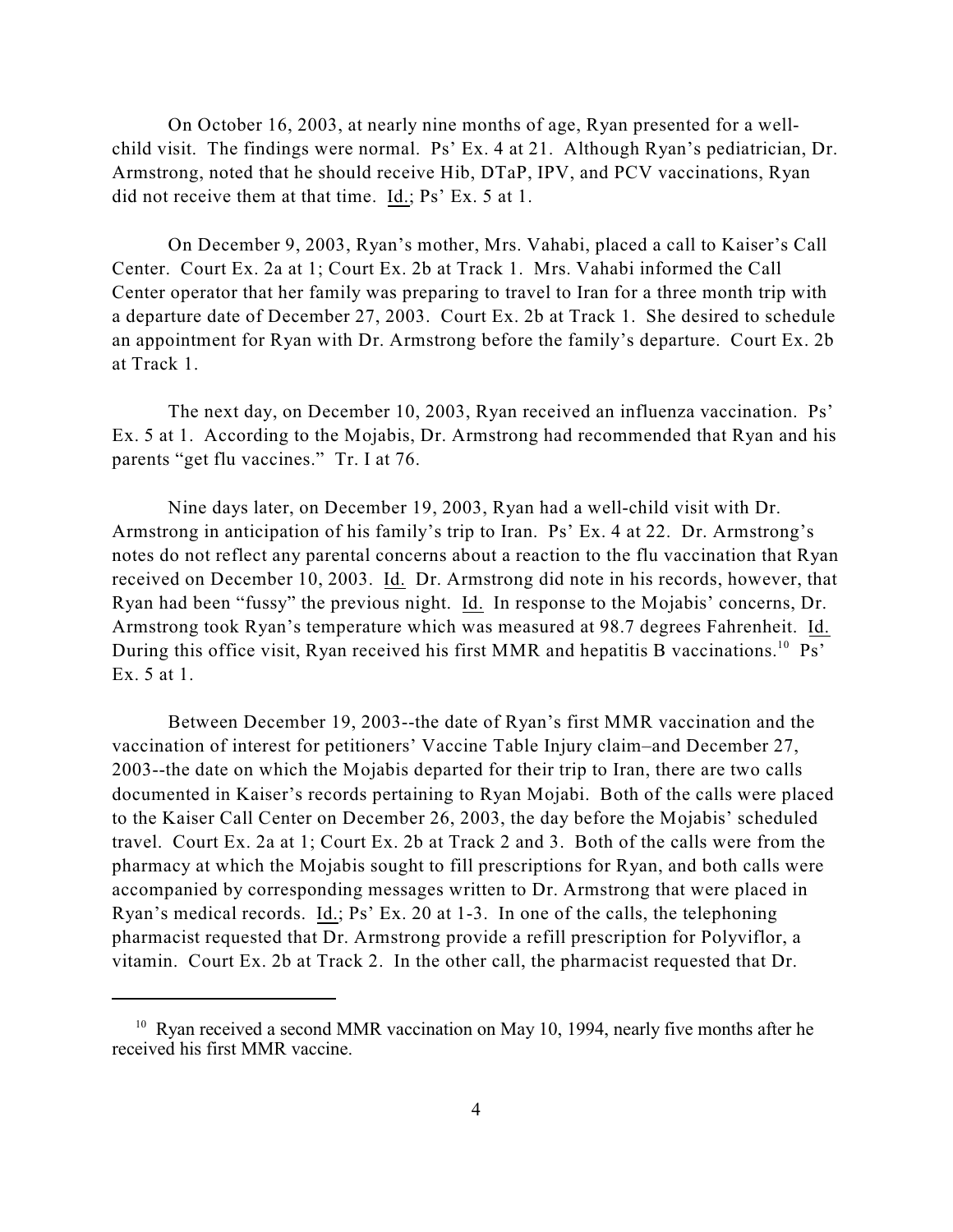Armstrong provide instructions on how Ryan should take diphenhydramine, $^{11}$  a medication that would help him sleep on the plane ride to Iran. Tr. I at 59-61; Pet. Ex. 20 at 2; Court Ex. 2b at Track 3.

On December 27, 2003, the Mojabi family flew from San Francisco, California, to Paris, France. Ps' Ex. 21 at 1. Nine days later, on January 5, 2004, the Mojabi family then flew from Paris to Tehran, Iran. Id.

The next day, on January 6, 2004, shortly after the family's arrival in Tehran, Ryan's mother took him to the Children's Hospital Medical Center in Tehran.<sup>12</sup> At the hospital, Dr. Goudarzi examined Ryan and determined that he had a temperature of 104 degrees Fahrenheit.<sup>13</sup> Ps' Ex. 6 at 1. Dr. Goudarzi noted that Ryan was "covered from head to toe in a measles-like rash." Id. Dr. Goudarzi diagnosed Ryan with a "febrile convulsion, probably related to MMR." Id.

The next day, on January 7, 2003, Dr. Allami examined Ryan in his clinic in Tehran.<sup>14</sup> He diagnosed Ryan with "high fever, skin rash, tremors, [and] lethargy" as "most likely due to an adverse reaction<sup>[]</sup> to multiple vaccines he received earlier." Ps' Ex. 22. Two days later, on January 9, 2004, Ryan returned to the Children's Hospital Medical Center because he had a persistent high fever of 104 degrees Fahrenheit or greater.

Nine days later, on January 18, 2004, Mr. Mojabi left Tehran and returned to the United States. Ps' Ex. 21 at 1. Nearly six weeks later, on February 28, 2004, Ryan and his mother returned to the United States. Id.

On Tuesday, March 2, 2004, Mr. Mojabi contacted the Kaiser Call Center to schedule "a routine appointment" for Ryan. Court Ex. 2a at 1-2; Court Ex. 2b at Track 4.

 $11$  Diphenhydramine hydrochloride is an antihistamine with sedative properties. Stedman's Medical Dictionary 545 ( $28<sup>th</sup>$  ed. 2006).

 $12$  Although referenced differently in the records, an online search for this institution yielded Children's Hospital Medical Center in Tehran, Iran.

 $13$  Dr. Goudarzi provided his original affidavit dated February 12, 2006, detailing his treatment of Ryan. Ps. Ex. 6. On February 16, 2007, Dr. Goudarzi provided a supplemental letter to his affidavit indicating that his affidavit was based on his "vivid memory of treating Ryan Mojabi" who was a "patient from abroad and [... who had a] severe condition." Ps' Ex. 19.

<sup>&</sup>lt;sup>14</sup> Dr. Allami was Ryan's maternal grandmother's doctor. See Tr. at  $68-69$ .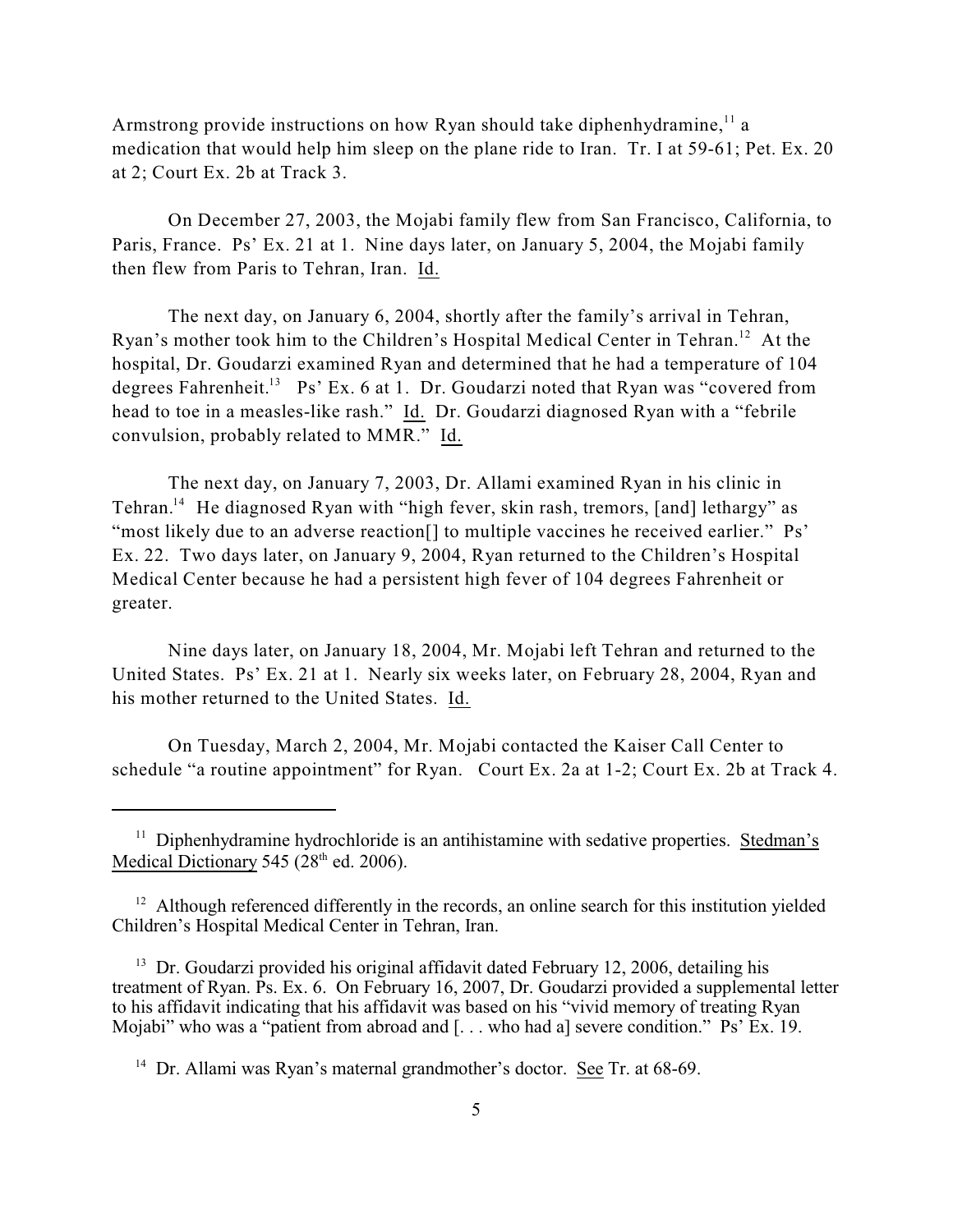He explained that "[Ryan] is back from a trip[, . . . and] we were told that we could call [Dr. Armstrong] and arrange for any day." Id. Mr. Mojabi made an appointment for Ryan on March 8, 2004 at 11:45 AM. Id.

After her husband called and made an appointment with Dr. Armstrong, Mrs. Vahabi also called Kaiser on March 2, 2004. She tried to make an appointment sooner with Dr. Armstrong but was informed that Dr. Armstrong was not in the office until March 8, 2004. Mrs. Vahabi stated that the purpose of the visit would be an "after-trip [visit]." Court Ex. 2b, Track 5. She further stated that Ryan "got measles" while the family was in Iran and he developed a very high temperature. Court Ex. 2a at 1-2; Court Ex. 2b at Track 5. When questioned by the operator handling the call regarding Ryan's condition at the time of the call, Mrs. Vahabi stated that Ryan was not irritable or lethargic, and that he was acting normally. See id.

As scheduled, Dr. Armstrong examined Ryan on March 8, 2004. Dr. Armstrong testified during the February 11, 2008 hearing before the undersigned that his conversation with petitioners during the office visit on March 8, 2004, involved more than a discussion of the high fever, rash, and possible E. coli infection that he noted in his records; he testified that "when I put all the pieces together it did sound like possible roseola." Ps' Ex. 4 at 23; Tr. II at 157. Dr. Armstrong specifically recalled that petitioners were concerned that Ryan had suffered a seizure. Tr. II at 168. Ryan's behavior at the time of Dr. Armstrong's examination, however, was not unusual, and Dr. Armstrong stated that Ryan had not shown any signs of neurological problems or developmental regression during the March 8, 2004 office visit. Dr. Armstrong testified that "if [he] thought there were recurring seizures or recurring neurological events that were concerning, [he] would have referred [Ryan] and ordered an EEG." Id. at 169.

## **B. The Fact Testimony**

Ryan's parents, Mr. Saeid Mojabi and Mrs. Parivash Vahabi, testified during the fact hearing held on August 14, 2007. Mrs. Vahabi testified first, and during her testimony, Mr. Mojabi remained sequestered outside of the courtroom.

#### **1. Mrs. Vahabi**

Mrs. Vahabi testified that Ryan was born healthy. Tr. I at 7.

Mrs. Vahabi accompanied Ryan to Dr. Armstrong's office to receive a flu vaccine on December 10, 2003. Id. at 9. She testified that following Ryan's receipt of the flu shot, "he didn't feel well. He had a runny nose . . . . He cried that night a lot." Id. at 10.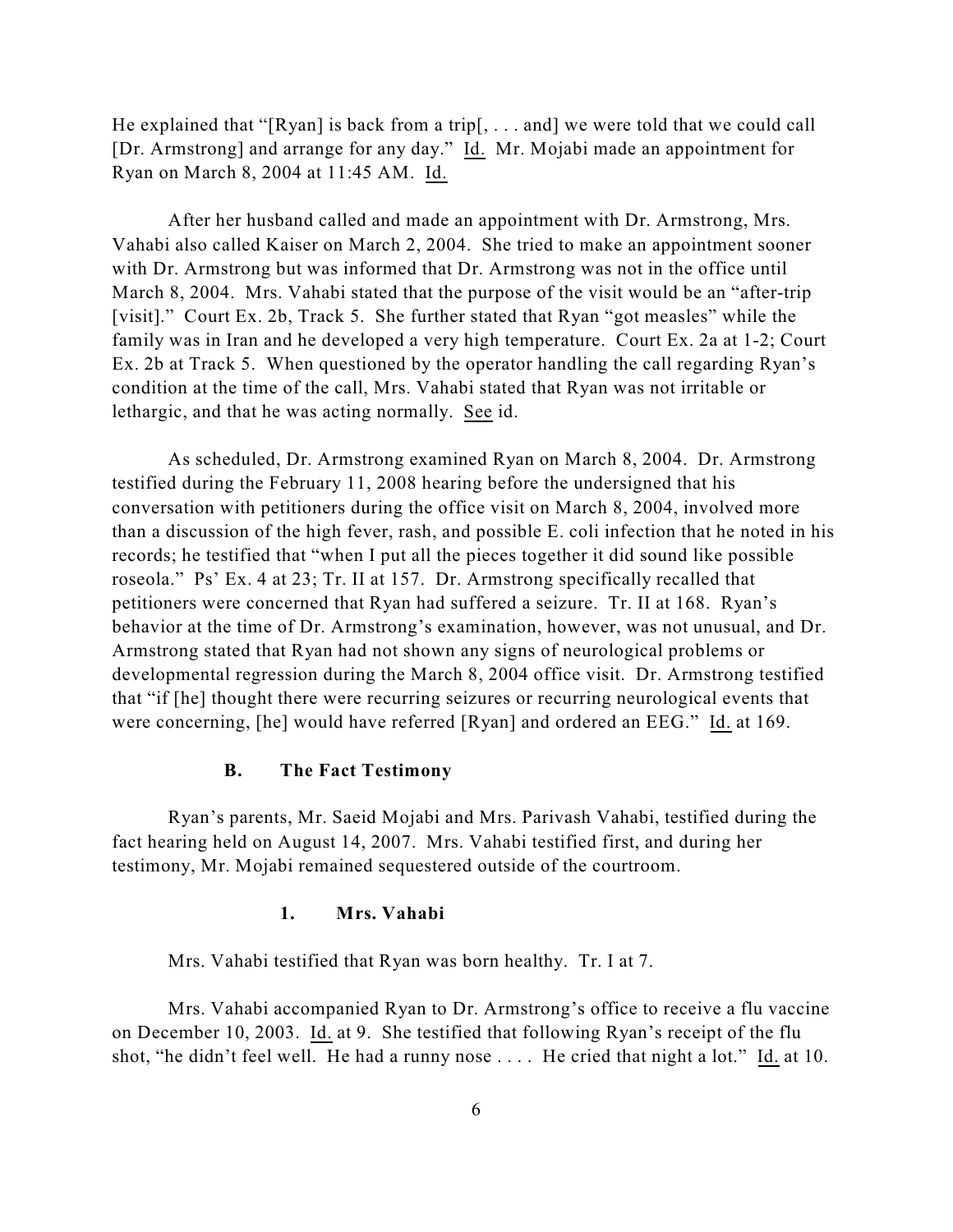Mrs. Vahabi testified that "the following morning[, she] just called Dr. Armstrong and let him know that [Ryan] [didn't] feel well," and Dr. Armstrong told her that Ryan's reaction was "just normal after the flu vaccination." Id.

Mrs. Vahabi testified that on Dr. Armstrong's advice, Ryan received the MMR and the hepatitis B vaccination during Ryan's office visit on December 19, 2003. Id. at 10. The same day that Ryan received the vaccinations, Mrs. Vahabi left Ryan at home with his father (after the doctor's visit) while she went shopping. Mr. Mojabi called and asked her to come back home because Ryan had tremors and was shaking. Id. at 11-12. When she returned home, Ryan was no longer having tremors or shaking but "[h]e was really uncomfortable, he didn't feel well at all." Id. at 14. Mrs. Vahabi testified that she called Dr. Armstrong's nurse, was told that Ryan's symptoms were "just pretty normal after the vaccination," and was advised to "give him some Tylenol." Id. at 14. Mrs. Vahabi testified further that the next day she spoke with Dr. Armstrong and told him that "[Ryan] is crying a lot, but it's not a normal crying." Id. She testified that she told Dr. Armstrong that "[Ryan] didn't go to sleep . . .and he was without energy." Id. at 15.

At this point, Mrs. Vahabi explored the possibility of cancelling the trip to Tehran, but the travel agency told her that if she cancelled the trip, she would not be able to book travel again until the end of January 2004 (approximately one month later than the family's planned departure date). Id. at 15. Mrs. Vahabi contacted Dr. Armstrong's office again, and a nurse told her that she thought that it would be fine to travel. Id at 15.

The Mojabi family left San Francisco for Paris on December 27, 2003. Prior to leaving the United States, Mrs. Vahabi testified that Ryan was having difficulty breathing and that "he was without energy and sleepy." See id. at 16-17. She also testified that Ryan could not support his head, although this was something that he could do prior to receiving the vaccinations. Id. at 18-19. Mrs. Vahabi insisted that she "called Dr. Armstrong's office almost every day to report what [was] going on with Ryan." Id. at 42.

Mrs. Vahabi testified that at the airport in San Francisco, Ryan was "really crying . . . he was screaming, he was just opening and closing his eyes so hard, [and] he was . . . pulling [her] hair." Tr. I at 20. Once they were on the plane, Ryan slept for a few hours and then Mrs. Vahabi was "just holding him[,] . . . just walking and walking for four or five hours, and he was really crying." Id.

Mrs. Vahabi also testified that after the vaccinations, Ryan "stopped saying those words that he had, even mommy and daddy, [even those] that he had repeated . . . [a] hundred times before." Id. at 19.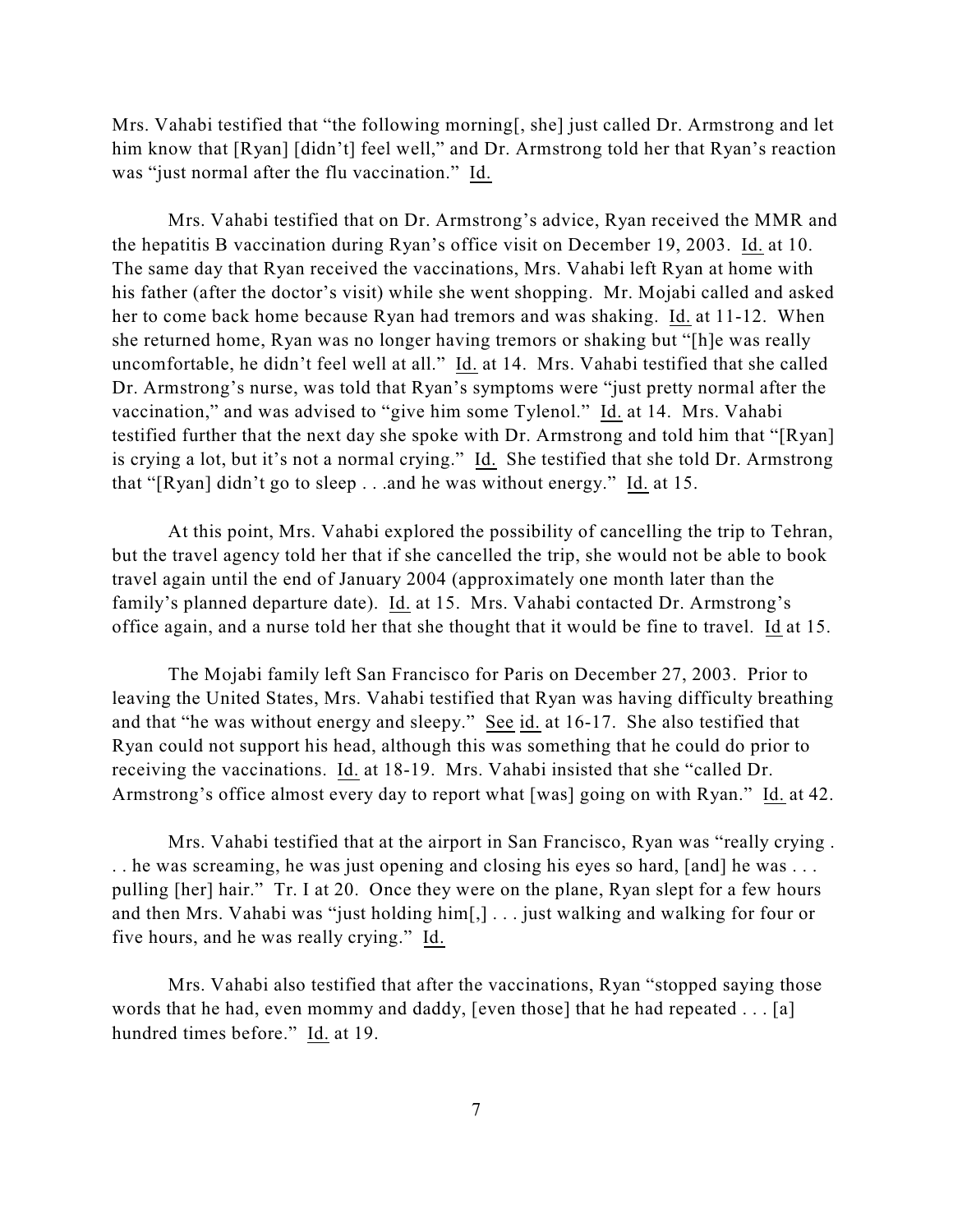Mrs. Vahabi explained that once they were in Paris it never occurred to her to take Ryan to the hospital "because [she] had the medication that they gave [her],  $15$  and his temperature . . . wasn't that high . . .and she thought that it's . . .[fine] because Dr. Armstrong told me that [it's] fine." Id. at 23.

When they arrived in Tehran, on January 6, 2004, Mrs. Vahabi decided to take Ryan immediately to the hospital. Tr. I at 26. When they arrived at the hospital, the doctor removed all of Ryan's clothes, "because. . .he ha[d] a very high temperature. Tr. I at 27. Ryan was very red, and the doctors "used two suppositor[ies] . . . to just bring the temperature down." Id. Additionally, "[Ryan] had a lot of red spot[s] . . . everywhere, all over his body." Id. On January 7, 2004, Mrs. Vahabi took Ryan back to the hospital because "he still had those rashes, all over his body." During the hospital visit on January 7, 2004, Ryan was examined by another doctor who provided instruction to Mrs. Vahabi on how to keep Ryan's temperature down. Id. at 30-31.

Mrs. Vahabi did not seek further medical treatment for Ryan during the remaining seven weeks of their stay in Tehran.

The undersigned found Mrs. Vahabi to be a concerned mother and an earnest witness.

## **2. Mr. Mojabi**

Mr. Mojabi testified that on the day that Ryan received his first MMR vaccination, Ryan fell asleep for an hour or two after the Mojabis returned home from the pediatrician's office. Tr. I at 78. Ryan awakened about a half-hour after falling asleep and began screaming loudly. Id. He had a frightened look on his face and his whole body began to tremor. Id. at 79. Concerned, Mr. Mojabi called his wife and asked her to return home from shopping.

Mr. Mojabi testified that his wife contacted Dr. Armstrong's office to ask about the type of symptoms for which they should look to determine if Ryan was having a vaccine reaction. Assured that Ryan's symptoms of fever, runny nose, and lack of energy were normal responses to the vaccinations, the Mojabis prepared to travel. Id. at 80-82.

Mr. Mojabi described Ryan's condition as they traveled. He testified that although

<sup>&</sup>lt;sup>15</sup> Mrs. Vahabi testified that she gave Ryan Tylenol, amoxicillin, and a multivitamin. Tr. I at 59. Warned by the pharmacist about the side effects associated with the use of diphenhydramine as a sleep aid, she did not give any to Ryan. Id. at 60-61.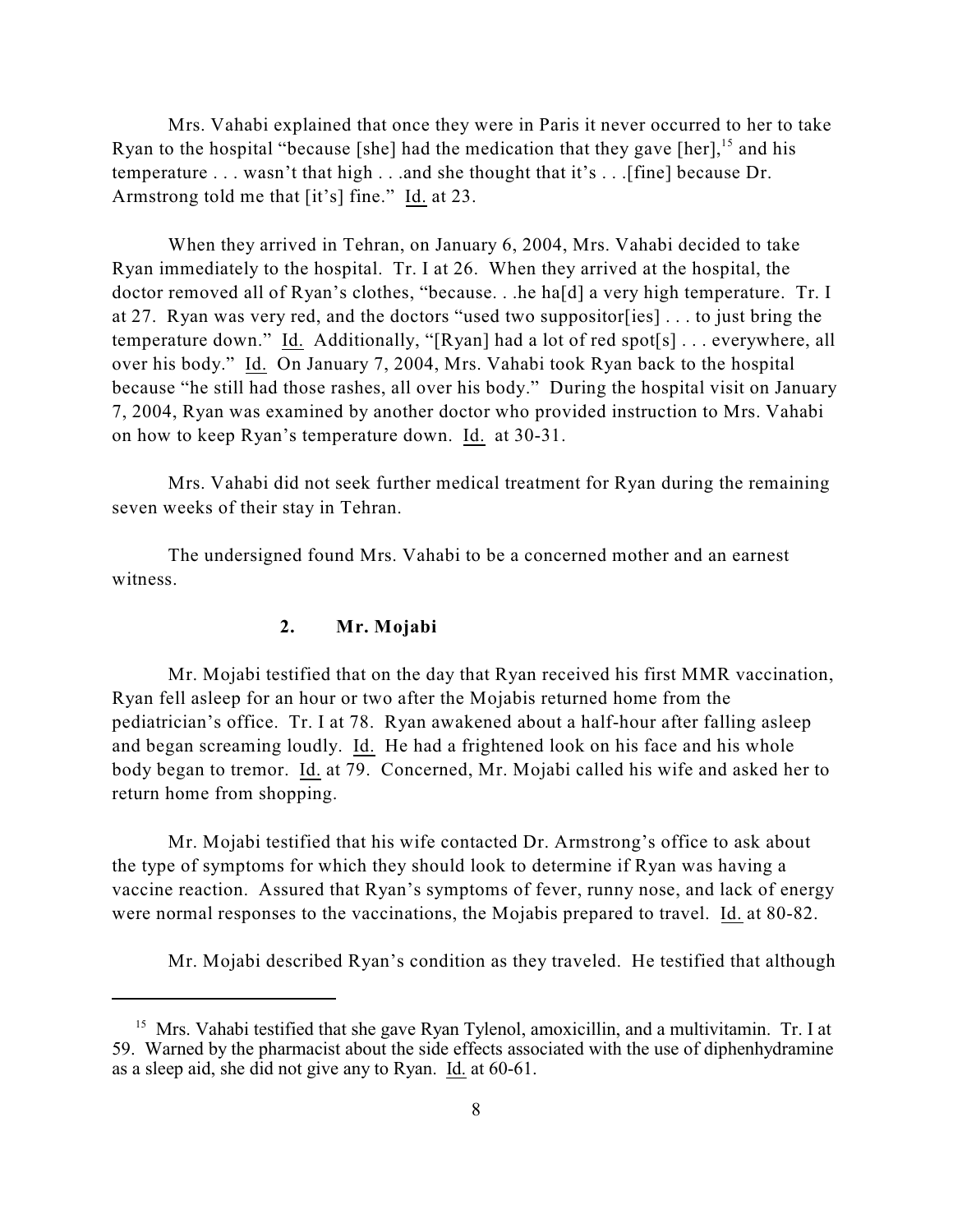Ryan cried once or twice on the outbound flight, "he was no longer. . . reacting or responding." Mr. Mojabi explained that Ryan "was for the most part very sleepy" during the trip from San Francisco to Paris. Tr. I at 87. Later in his testimony, he described Ryan "passed out . . . for the most part." Id. at 108. Mr. Mojabi's testimony that Ryan was very sleepy during most of the flight appeared to conflict with his wife's testimony that Ryan cried for four or five hours during the flight and had screamed in the airport before boarding the plane.

Mr. Mojabi stated that Ryan's condition worsened while the family was in Paris visiting with Mr. Mojabi's mother and sister. See Tr. at 87-88. Ryan's temperature was "higher," and he developed rashes all over his body. Tr. I at 88-89. Mr. Mojabi acknowledged that during the family's stay in Paris, he "was in and out . . . going to places, doing things [(that included sightseeing and attending a soccer match)], but . . . coming home and seeing [Ryan who remained with Mrs. Vahabi at Mr. Mojabi's sister's home and who]... was just kind of ... a sack of potatoes." Id. at 88-89. Mr. Mojabi explained during the August 2007 fact hearing that the family did not seek medical treatment for Ryan in Paris because he did not appear to have a "life-threatening condition." Id. at 90.

Mr. Mojabi testified that when the Mojabis traveled to Tehran, Ryan's symptoms "amplified even more[] and became critical." Id. at 91. In Tehran, however, the Mojabis stayed separately at the homes of family members because the couple's families "are not [on] good terms . . . and . . . are not communicating at all." Id. at 92. Because Mr. Mojabi was not staying in the same home with Mrs. Vahabi and Ryan, he did not see Ryan at the hospital or in the doctor's office in Tehran. Id. at 92-93. He learned from his wife that it was Dr. Gourdarzi's impression that Ryan had suffered a febrile seizure. Id. at 93. Mr. Mojabi did not see Ryan again until after Ryan had seen Dr. Allami. Id. at 95. Ryan was "not responding to anyone" and he had an unhealthy, "yellowish-brown kind of a look." Id. at 94-95. Mr. Mojabi saw Ryan once more before he returned to the United States, several weeks earlier than did Ryan and Mrs. Vahabi. Id. at 96.

Mr. Mojabi testified forcefully about what he recalled during the period of time in question. He was an emphatic witness.

## **3. Dr. Armstrong 16**

Dr. Armstrong described his recollection of the Mojabis. He testified that generally both of Ryan's parents accompanied him to his pediatric office visits. Tr. II at

 $16$  The undersigned called Dr. Armstrong as a court witness.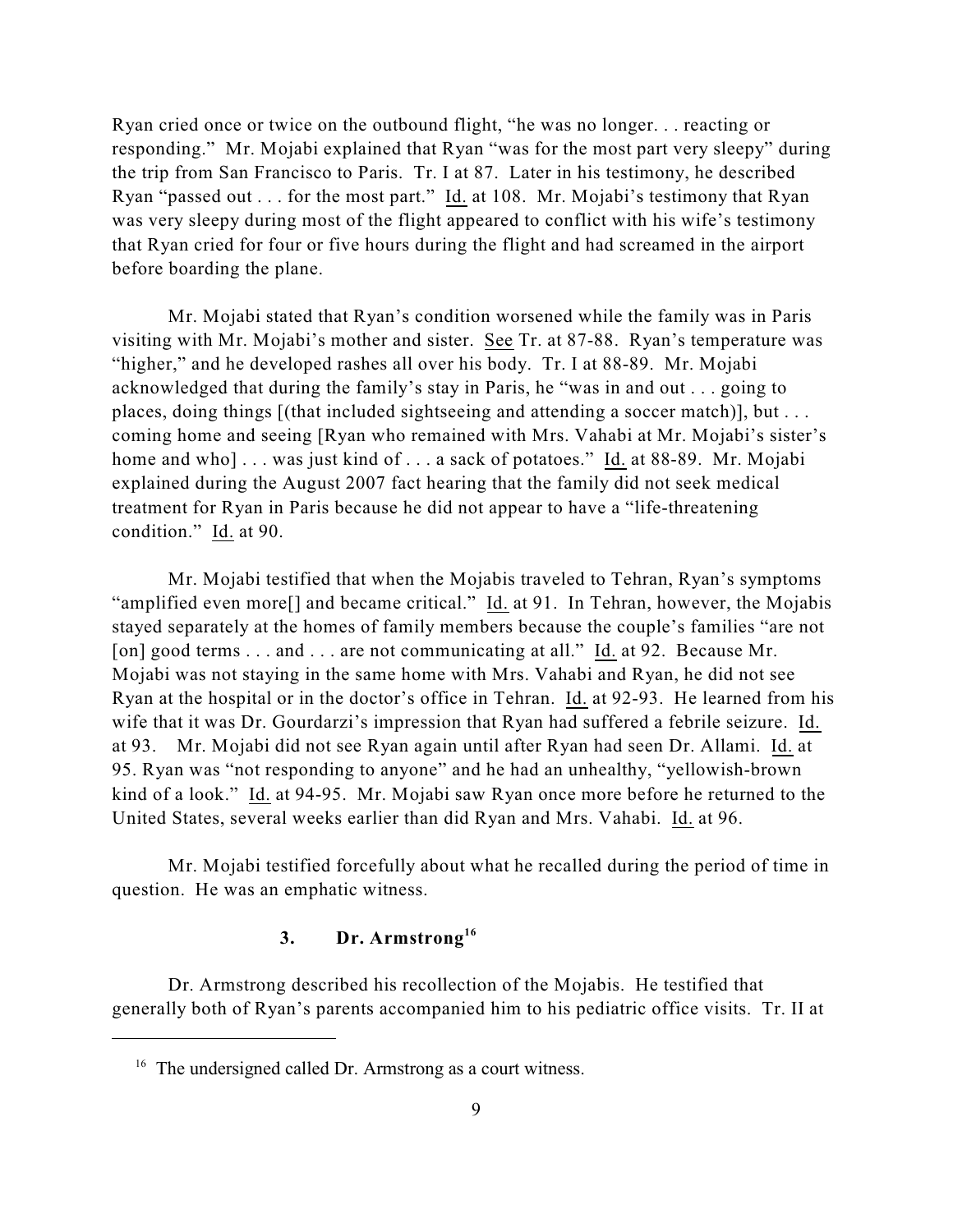135. Dr. Armstrong recalled that it was Mr. Mojabi who ordinarily addressed him or spoke to him during the office visits. Id. at 136. In addition, Dr. Armstrong noted that it "was usually Mr. Mojabi" who placed any phone calls to the office. Id.

Dr. Armstrong did not recall recommending that Ryan receive the flu vaccine. Id. at 152. But he did recall administering the first MMR vaccine and the hepatitis B vaccine to Ryan on December 19, 2003. Id. Moreover, on review of his office notes from that visit, he recalled that Ryan's parent's were concerned that Ryan may have had a fever. Id. at 154. He measured Ryan's temperature at 98.7 degrees Fahrenheit and administered the vaccines, an act which was consistent with his practice of administering vaccinations to a child with a cold or the flu unless that child had a "very high temperature of 103" or Dr. Armstrong was not sure that the ailment was a cold or the flu. Id.; Ps' Ex. 4 at 22.

During his hearing testimony, Dr. Armstrong specifically addressed the type of information he generally gives to parents regarding a possible reaction to the MMR vaccine. His "routine discussion about the MMR [vaccination] is that [the patient] could have a swollen lymph node . . . or a swollen gland in the groin area at the site where it's given; that there [could] be a fever, not only soon after the vaccine but 10 to 14 days after the vaccine; and that there [could] be a rash." Id. at 154-155. The rash might appear all over the body. Id. at 155.

Dr. Armstrong had no recollection of the symptoms that Mrs. Vahabi described after Ryan's first MMR vaccination and prior to the Mojabis' travel to Iran. Id. at 155- 156. Nor did Dr. Armstrong have any recollection of receiving phone calls from the Mojabis during the period of time between Ryan's MMR vaccination and the Mojabis' departure for travel. Id. at 155-156. He testified that if he had been informed of Ryan's alleged symptoms of restlessness and eye-twitching after the receipt of the vaccinations, he would have wanted to see Ryan back at the office. Id. at 181. He also testified that he would have been concerned about shaking and high-pitched crying. Id.

During his testimony, Dr. Armstrong described the procedure for call intake at Kaiser. See id. at 164-167. As he explained, incoming calls were handled according to an algorithm-type script that directed the call handler to take certain action depending on the information provided by the caller.<sup>17</sup> Id. at 140-142. Based on the symptoms described, the call handler would consult the portion of the call algorithm that included the particular symptoms that the parents reported, and the call handler would respond in accordance with the algorithmic protocol. Id. If the call handler felt comfortable

 $17$  A copy of that script was filed as Court Exhibit 5.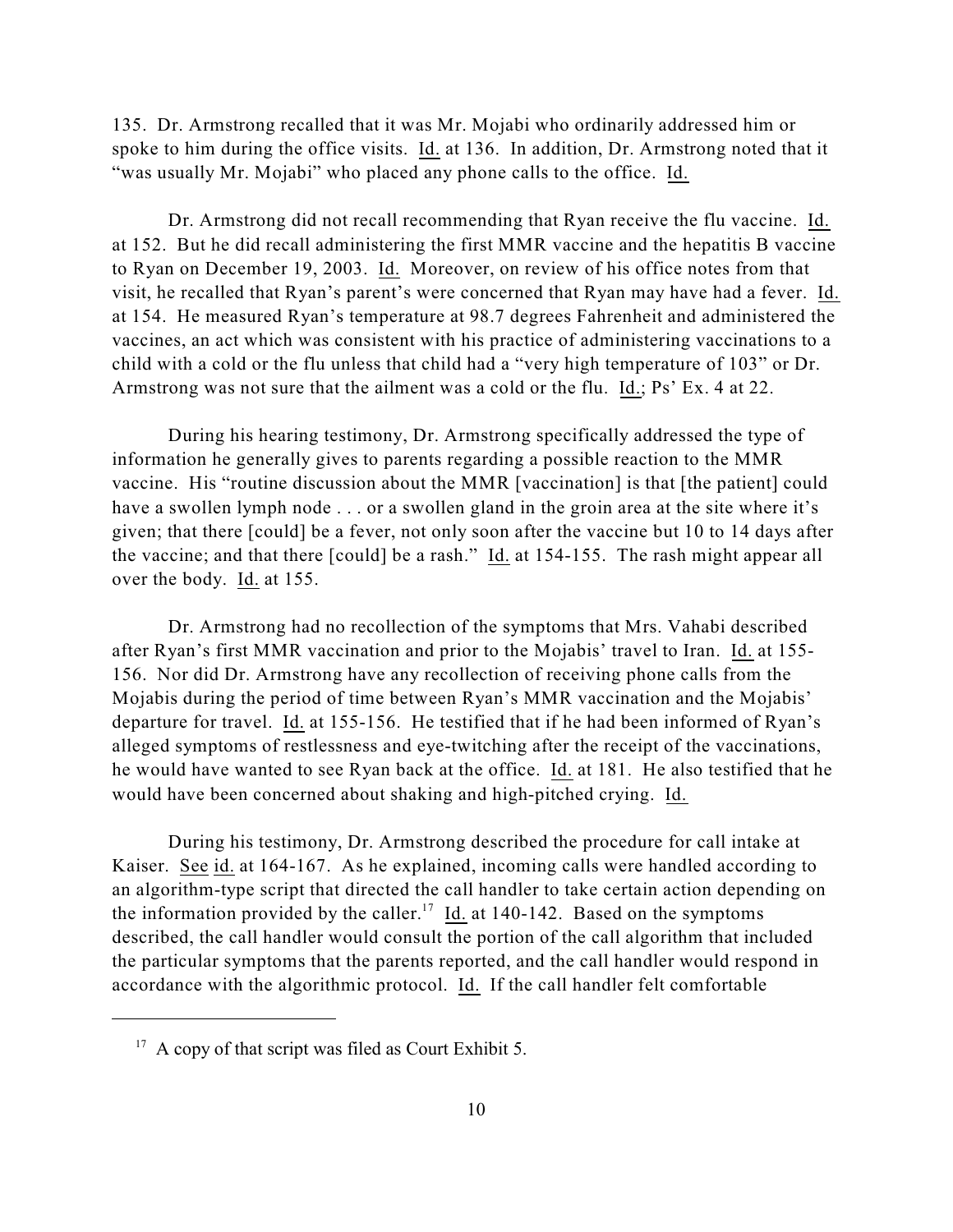answering the questions posed by the parents, no message would convey to Dr. Armstrong. Id. at 139.

Dr. Armstrong indicated that the absence of telephone call records from the Mojabis after Ryan received the first MMR vaccination and prior to the family's travel to Iran did not mean that the family failed to place any calls to Kaiser. Id. at 156. Rather, the absence of telephone call records could be an indication that the calls were not deemed urgent enough (according to the algorithmic call protocol) to have been drawn to the attention of Dr. Armstrong. Id.

Dr. Armstrong saw Ryan on March 8, 2004 after Mrs. Vahabi's return from Iran with Ryan. Ps' Ex. 4 at 23. During that visit, petitioners provided Dr. Armstrong with their only copy of the records of Ryan's treatment in Iran in January 2004. Tr. I at 35-38. Dr. Armstrong does not recall seeing those records, but stated that such records could have been misfiled.<sup>18</sup> Tr. II at 157-159. He acknowledged during his hearing testimony that certain notes in his records must have been obtained from the provided Iranian records of treatment. Tr. II at 171-172.

The medical records from this visit corroborate Ryan's illness in Iran, describing a rash as "likely roseola," and noting that Ryan had a high fever that lasted for four to five days. The Mojabis expressed some concern that Ryan also may have experienced seizures. Ps' Ex. 4 at 23. Dr. Armstrong's records from this same visit reflect that Ryan had an E. coli infection while he was in Iran. Id. Dr. Armstrong concluded that Ryan also suffered from a possible urinary tract infection. Id.

Dr. Armstrong's testimony during the second conducted fact hearing reflected Dr. Armstrong's recollection of the concerns expressed by Ryan's parents about the noticeable difference in Ryan's behavior and his loss of language. He recalled the first indication of the Mojabis' concern occurred after Ryan was two years old.

A soft-spoken witness, Dr. Armstrong testified credibly.

## **C. Uncontested Facts**

Certain facts are uncontested in this case. Specifically, the parties agree that Ryan received the second and third administrations of the DTaP, Hib, IPV and PCV vaccinations on May 19, 2003, and July 29, 2003, respectively. He also received an

<sup>&</sup>lt;sup>18</sup> Subsequent efforts by Dr. Armstrong's office to locate those records were unavailing. Court Ex. 3.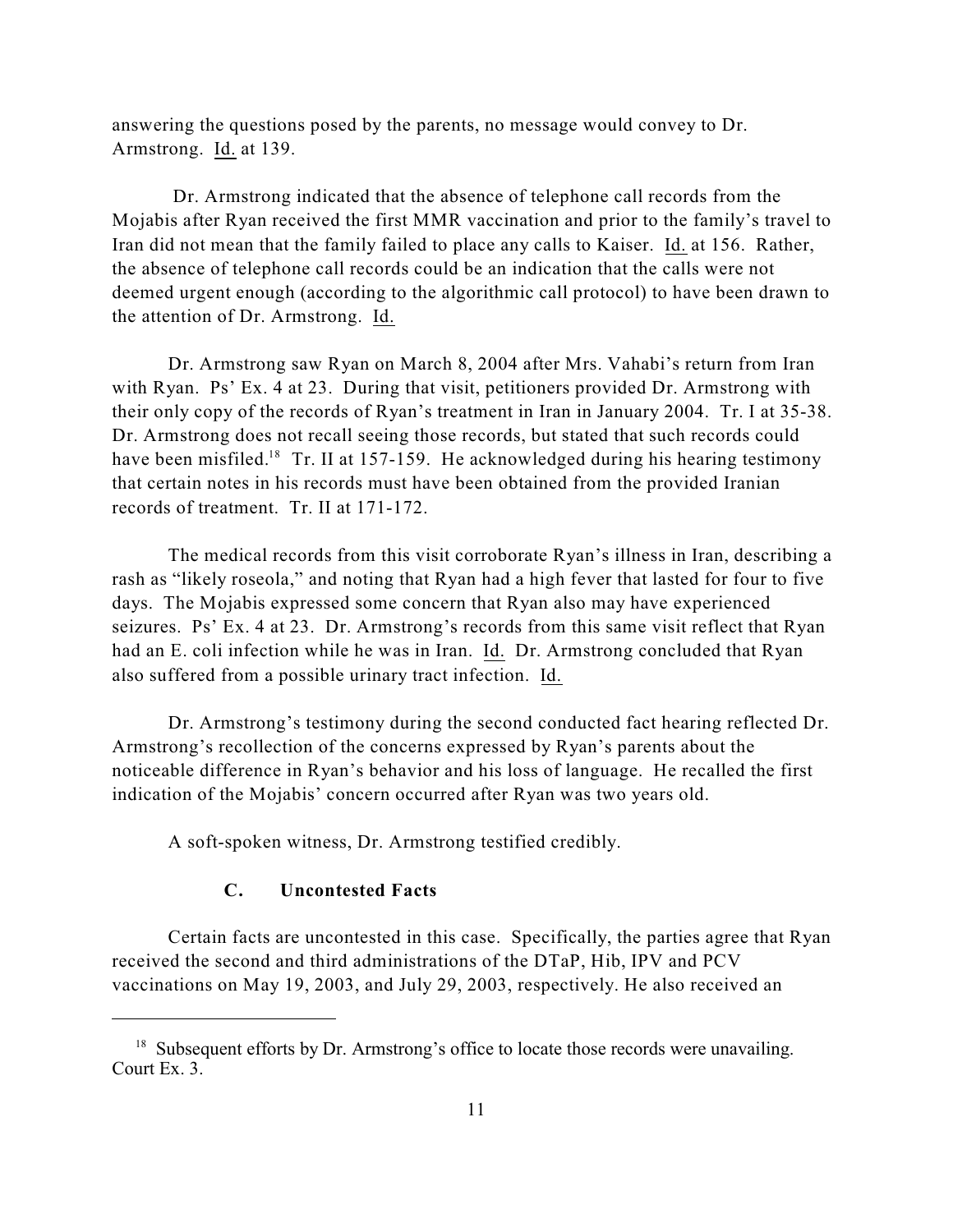influenza ("flu") vaccination on December 10, 2003. Ps' Ex. 5 at 1; Tr. I at 9, 76.

During a well-baby visit on December 19, 2003, Dr. Armstrong administered the MMR and hepatitis B vaccinations to Ryan. Ps' Ex. 5 at 1; Tr. I at 10, 77.

The Mojabis departed San Francisco and flew to Paris on December 27, 2003. Ps' Ex. 21 at 1. Nine days later, on January 5, 2004, the Mojabis left Paris for Tehran, Iran. Id.

On or about January 6, 2004, Ryan experienced a brief and isolated episode of fever and rash for which his parents sought treatment at Children's Hospital Medical Center in Tehran. Dr. Goudarzi, one of Ryan's treating doctors in Tehran, provided petitioners with an affidavit stating that although Ryan had a 104 degree fever and measles-like rash on January 6, 2004, he was not admitted to the hospital and "no records were kept for [him] as an outpatient." Pet. Ex. 19 at 1. Ryan returned to Children's Hospital Medical Center on January 7, 2004. At that time, Dr. Allami examined Ryan. Ps' Ex. 22 at 1; Tr. I at 29-30. Again, Ryan's condition did not warrant admission to the hospital. Tr. I at 47. Dr. Goudarzi saw Ryan again on January 9, 2004, due to "[p]ersistent high fever." Pet. Ex. 6 at 1.

Mr. Mojabi left Tehran on January 18, 2004. Ps' Ex. 21 at 1. Ryan did not see medical personnel again for treatment during the following seven weeks he remained in Iran. Ryan and Mrs. Vahabi returned to San Francisco on February 28, 2004. Ps' Ex. 21 at 1.

#### **D. The Contested Facts**

The parties' disagree in their submissions of proposed findings on several facts pertaining to the symptoms Ryan experienced immediately following the receipt of his MMR and hepatitis B vaccinations on December 19, 2003. In particular, the parties do not agree on the nature and scope of Ryan's symptoms during the period of time spanning from December 19, 2003, through the Mojabis' departure for Paris on December 27, 2003, and during the Mojabis' stay in Paris.

The parties' disagreement stems from the lack of corroboration in the medical records of the testimonial account provided by the Mojabis for the time period of interest for petitioners' Vaccine Table Injury claim. The contested facts are briefly summarized below.

Petitioners assert that on the December 19, 2003, the day that Ryan received the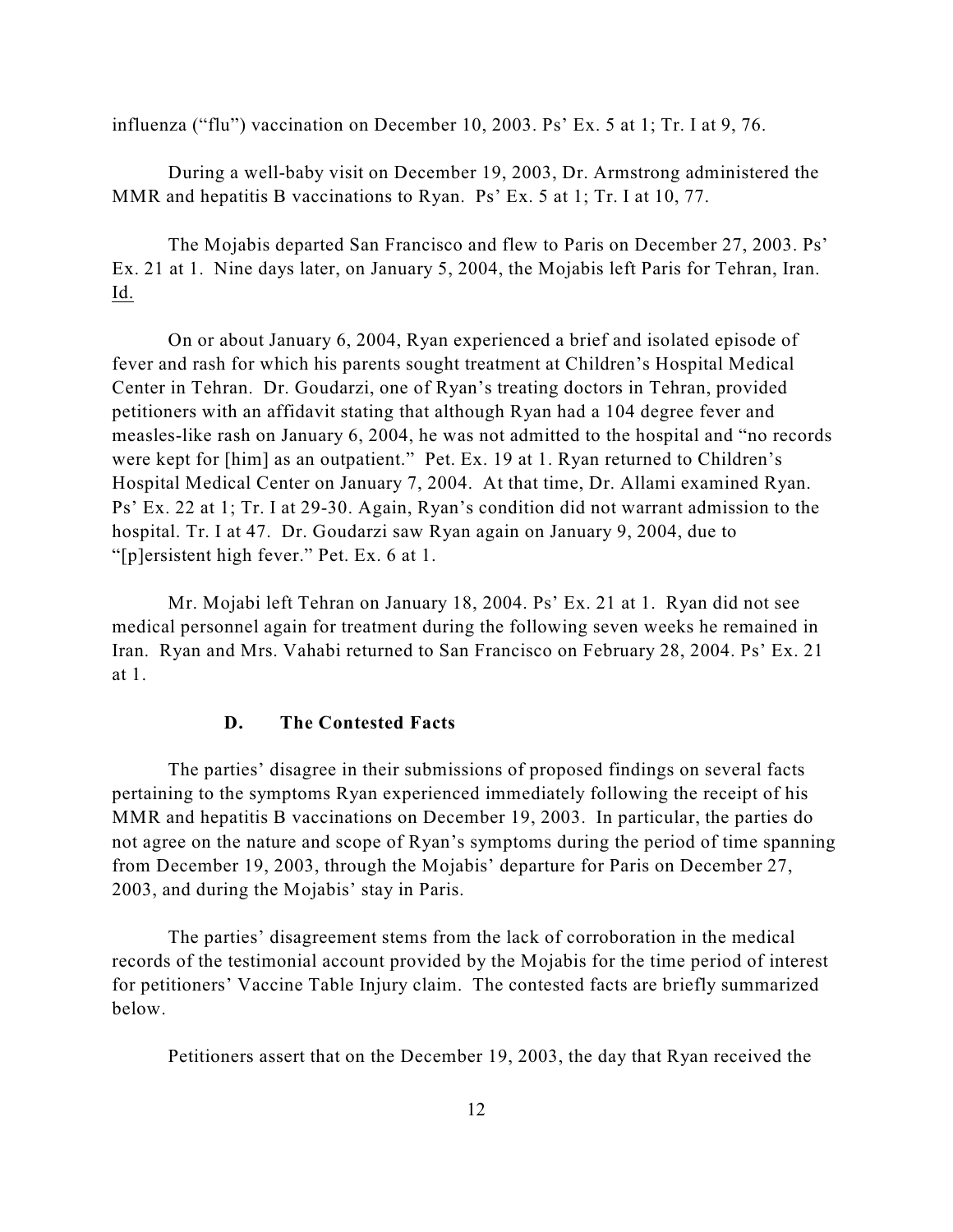MMR and Hep B vaccinations, he had screaming episodes, fever, shaking hands, breathing difficulties, and began to be lethargic and floppy later in the evening. Tr. I at 11-13, 15, 17-18, 39-42, 78-79, 82-83. Petitioners further assert that they called Dr. Armstrong and his nurse who told them to give Ryan Tylenol, and to have Ryan rest. Although petitioners contend that Dr. Armstrong's office assured them that this was a normal reaction to the vaccinations, Tr. I at 14-15, 43-44, 80-86, 105-106; Court Exs. 2a & 2b (Tracks 1, 2, & 3); Tr. II at 182, no contemporaneous records exist from Kaiser documenting the existence of any such calls.

Petitioners contend that Ryan's symptoms persisted as they traveled to Paris from San Francisco on December 27, 2003. Tr. I at 16, 80-86; Ps' Ex. 21. In the San Francisco airport, Ryan screamed and cried. Tr. I at 20. On the flight from San Francisco to Paris, Ryan either cried or failed to respond to the activities around him. Tr. I at 20, 87, 107-108. He did not eat well. Tr. I at 62.

In Paris, Ryan's symptoms worsened. He had staring and motionless episodes. His fever increased. He was floppy, was without energy, and developed a rash on his belly. Ps' Ex. 17 at 1-2; Ps' Ex. 25 at 4-6; Tr. I at 22-25, 28, 46, 88-91, 106. Petitioners contend that this reaction was consistent with what Dr. Armstrong told petitioners to expect following an MMR vaccination. Tr. I at 44, 86, 90-91, 110-111; Tr. II at 155-156, 178. Ryan had tremors while in Paris that were similar to those he experienced shortly after his December 19, 2003 vaccination. Tr. I at 113.

Petitioners traveled with Ryan by airplane from Paris on January 5, 2004. Ps' Ex. 21 at 1. Upon arriving in Tehran, in the early morning hours of January 6, 2004, Ryan's mother took him to the hospital. Tr. I at 27. The parties do not dispute that Ryan received medical treatment while in Tehran. Nor do the parties dispute that the symptoms of concern for which Ryan received treatment in Tehran were vomiting, a high fever, and a measles-like rash.

Petitioners contend that Ryan's health finally began to improve a few weeks later, but he never spoke after he turned one year old, noises began bothering him, he started throwing things, he began crying for no reason, and he now hits and bites. Tr. I at 32-35.

Respondent challenges petitioners' oral testimony about Ryan's condition asserting that the documentary evidence that is more contemporaneous to events does not corroborate petitioners' later-given testimony. Respondent asserts that Ryan was not ill or suffering from a fever when he received his MMR and hepatitis B vaccinations on December 19, 2004. See Respondent's Proposed Findings of Fact and Response to Petitioners' Proposed Findings of Fact, ¶ 10 (internal citations omitted).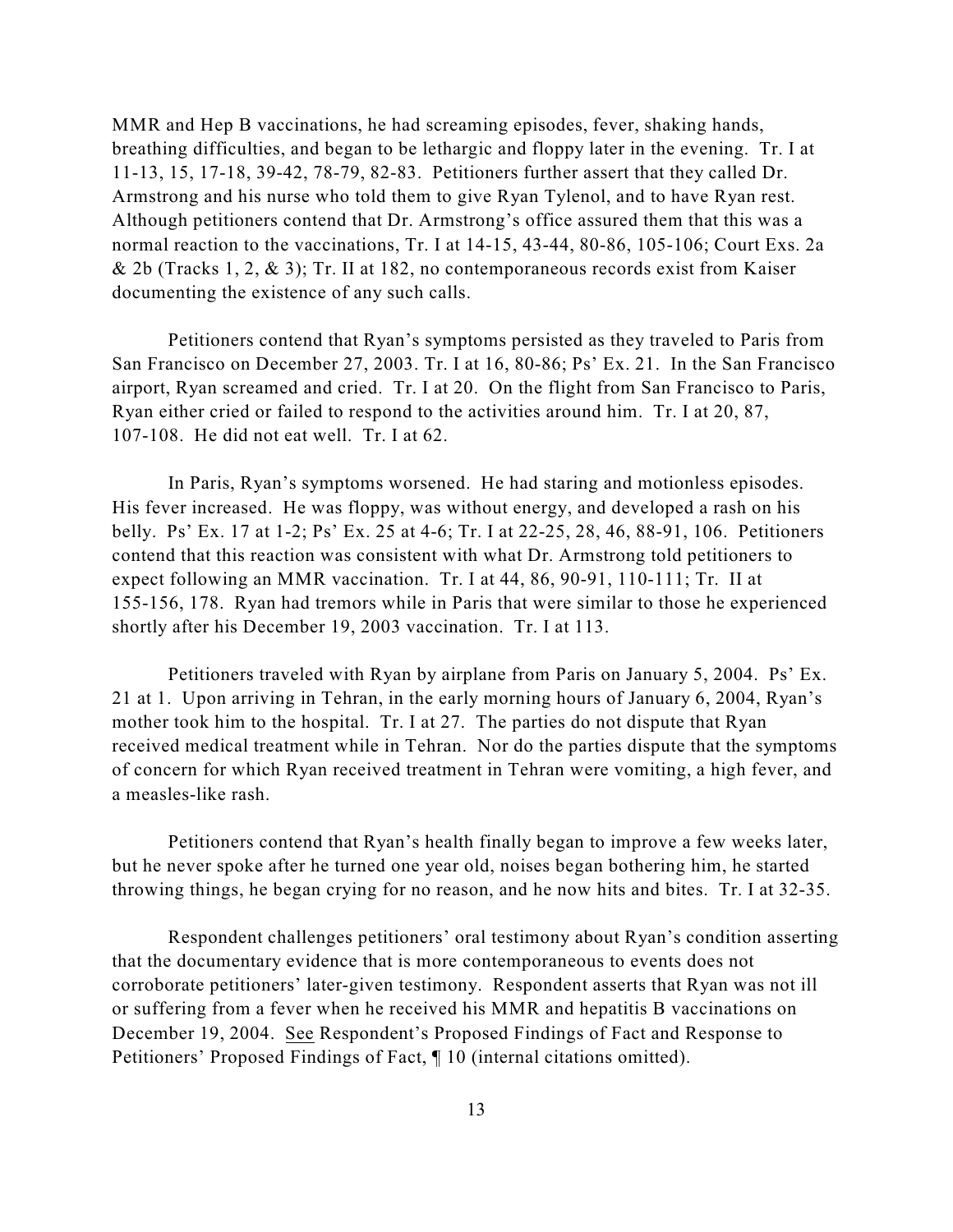Respondent further argues that there is no evidence that Ryan was ill between his receipt of the December 19, 2003 vaccinations and his departure for Paris on December 27, 2003. Respondent contends that in contrast with petitioners' testimony at the August 14, 2007 fact hearing, there is no contemporaneous evidence in the record to support a finding that Ryan experienced "screaming episodes, fever, shaking hands, breathing difficulties," lethargy, and floppiness between December 19, 2003, and December 27, 2003. There are no notations in the medical record documenting phone calls from Mr. Mojabi or Mrs. Vahabi to Dr. Armstrong's office. Moreover, Dr. Armstrong stated numerous times in a letter to counsel and at the February 11, 2008 fact hearing that he had no memory of the conversations that petitioners allege they had with him. Id. at  $\P$  11.

Respondent asserts that "if the phone calls had actually taken place as Mrs. Vahabi described, they would have been documented in the medical record." Id. Respondent further asserts that as Dr. Armstrong explained during his hearing testimony, calls from parents could be placed to one of two locations. If a parent called the Kaiser Call Center and the call merited a referral to the treating pediatrician, he would receive a paper message. Id. (internal citations omitted). If a parent placed a call to his direct office line, he would field the call if he was available, or a nurse would take the call. Id. Respondent points out that it was Dr. Armstrong's expectation that calls from the Kaiser Call Center concerning a child who was exhibiting screaming, tremors, and a frightened look would be passed on to him, and that a nurse who was told that Ryan had a high temperature five days after the MMR vaccination, did not feel well, and could not control his neck would not tell a parent that this was a normal reaction to the vaccinations. Id. Additionally, Dr. Armstrong reported that if, soon after receipt of a vaccine, he was alerted that a child "slept fitfully, was extremely lethargic, and at times was nearly unconscious with shallow and rapid breathing," his normal practice would be to record it in the medical record. Id.

Respondent notes that the only calls documented in the record between December 19, 2003, and December 27, 2003, were the two calls placed on December 26, 2003, to the Kaiser Call Center. Id. at ¶ 11. Both calls were from the pharmacist the day before the Mojabis traveled abroad, and both calls were accompanied by corresponding written messages to Dr. Armstrong in the medical record. Id.

Respondent points out that nowhere in the contemporaneous records that exist from December 26, 2008, is there any reference to Ryan's screaming episodes, fever, shaking hands, breathing difficulties, lethargy and floppiness. Id. The record reflects that the family was getting standard prescriptions filled prior to their travel, a fact that respondent contends counters petitioners' representations that Ryan's symptoms were still so significant that the family was attempting to cancel their trip. Id.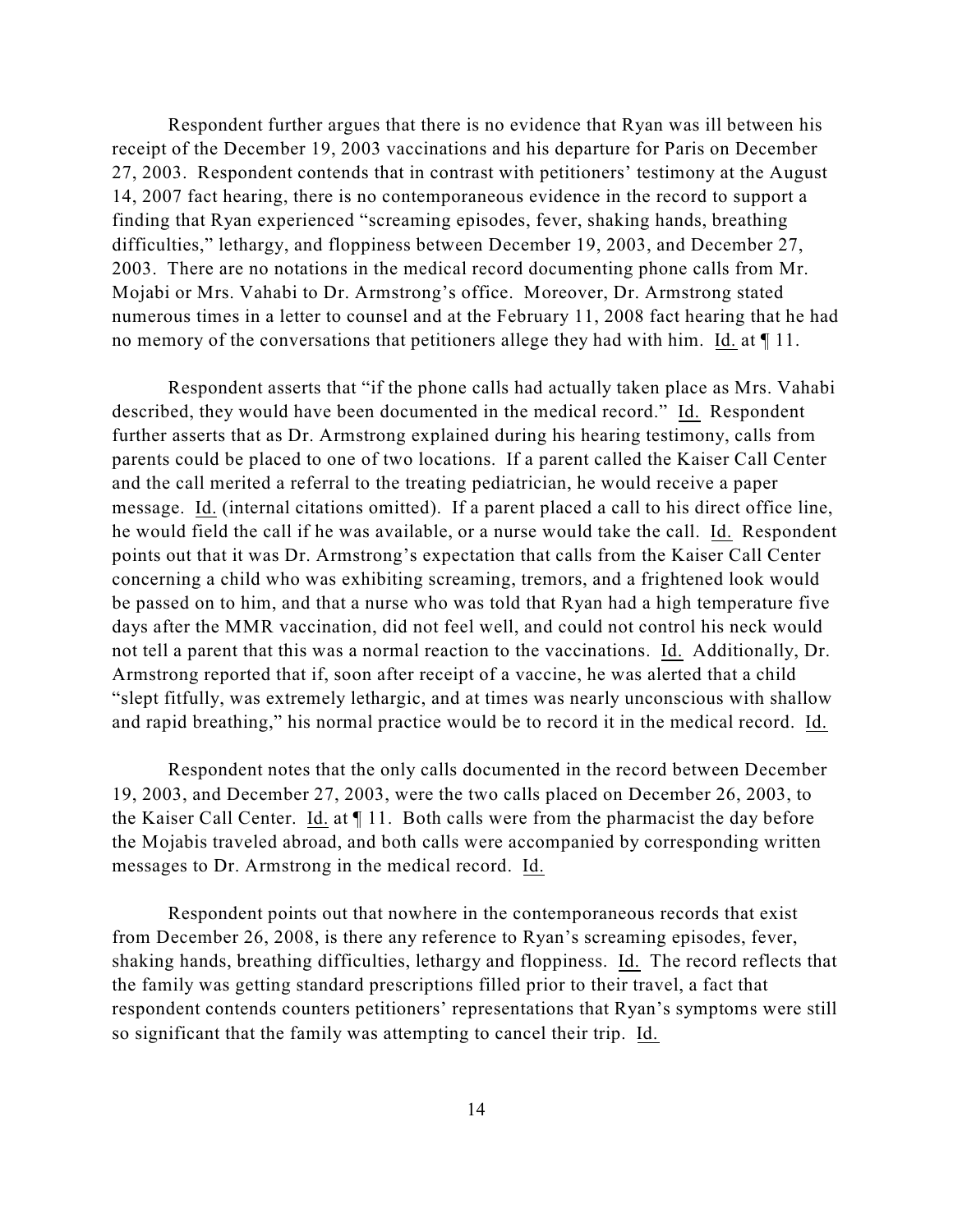Moreover, although petitioners asserted in their hearing testimony that upon their return from Iran, they voiced their concerns to Dr. Armstrong about changes in Ryan's behavior, his non-responsiveness, and his loss of language, Dr. Armstrong's testimony during the second conducted fact hearing reflected a different recollection. Dr. Armstrong did recall the concerns expressed by Ryan's parents about the noticeable difference in Ryan's behavior and his loss of language, but he recalled that the first expression of the Mojabis' concern occurred after Ryan was two years old. It is Dr. Armstrong's recollection, rather than the Mojabis, however, that appears to be more consistent with the documented concerns in the contemporaneous medical records.<sup>19</sup> The

<sup>&</sup>lt;sup>19</sup> On March 8, 2004, Ryan and his parents returned to Dr. Armstrong's office for the first time after their travel to Iran. Ps' Ex. 4 at 23. Dr. Armstrong's notes from that office visit reflect a discussion of the symptoms that Ryan experienced while traveling. See P's Ex. 4. at 23; also see, the discussion in Section A of this opinion. On May 10, 2004, at Ryan's sixteen month wellchild visit, Dr. Armstrong completed a Checklist for Autism in Toddlers (CHAT) screen. Ps' Ex. 4 At 25. That CHAT screen indicated that Ryan was interested in other children, pretend play, peek-a-boo, points with index finger, makes eye contact, and brings object for show. Id. On January 25, 2005, Dr. Armstrong examined Ryan for his twenty-four month well-baby check. Ps' Ex. 4 at 31. During the visit, Dr. Armstrong conducted another CHAT screen, and again Ryan postively performed each of the listed behaviors. Id. On May 27, 2005, when Ryan was two years and four months old, his parents took him to the Pediatric Urgent Care Center associated with Kaiser because he had a fever, a cough, and was vomiting. Ps' Ex. 4 at 32-33. Under the assessment portion of the medical records for the visit, the evaluating pediatrician noted a "speech delay" and referred Ryan for an audiology evaluation. Id. at 33. Approximately three months later, on September 3, 2005, Ryan's parents presented him at the emergency room because he had cold symptoms and was not eating. Ps' Ex. 4 at 45-46. Under the abnormal findings portion of the notes from this visit, there is a comment that Ryan is "very indulged." Id. at 46. The medical records from this visit also reflect that Ryan "hit[s] mother frequently" and that there are "behavioral issues." Id. About two weeks later, on September 20, 2005, Ryan made a follow-up visit to Dr. Armstrong. Ps' Ex. 4 at 49-50. Once again, the medical records from this visit reflect that Ryan's parents expressed concerns about Ryan's behavior. Id. at 50. Dr. Armstrong recommended that Ryan's parents attend a parenting class, and his notes indicate that he referred Ryan for an audiometric assessment, and that Ryan had "3-4 words." See id. Within two weeks, on September 29, 2005, Ryan had an audiometric exam. Ps' Ex. 4 at 52. The examiner noted that there was evidence of "delayed expressive language" and that Ryan had only "3-4 words." Id. The examiner concluded that no "hearing loss" was detected. Id. A month later, on October 27, 2005, Ryan was examined by the intake team at the Early Start Program. Id. at 55. The notes from this assessment reflect that Ryan's parents "are concerned that Ryan's development of speech and language appears to be delayed." Id. The notes go on to state that "[Ryan] does not say very many words. Father relates that Ryan seems to have about 10 words that he will sometimes use. [Ryan] no longer uses words that he has previously learned. He is shy with other children and he is not able to adapt to new situations easily. He does not like to have other people come over to visit." Id. On November 7, 2005, Dr. Armstrong examined Ryan again and observed that Ryan had "some aggressive interactions with vocalizations and hitting outbursts." Ps' Ex. 4 at 57.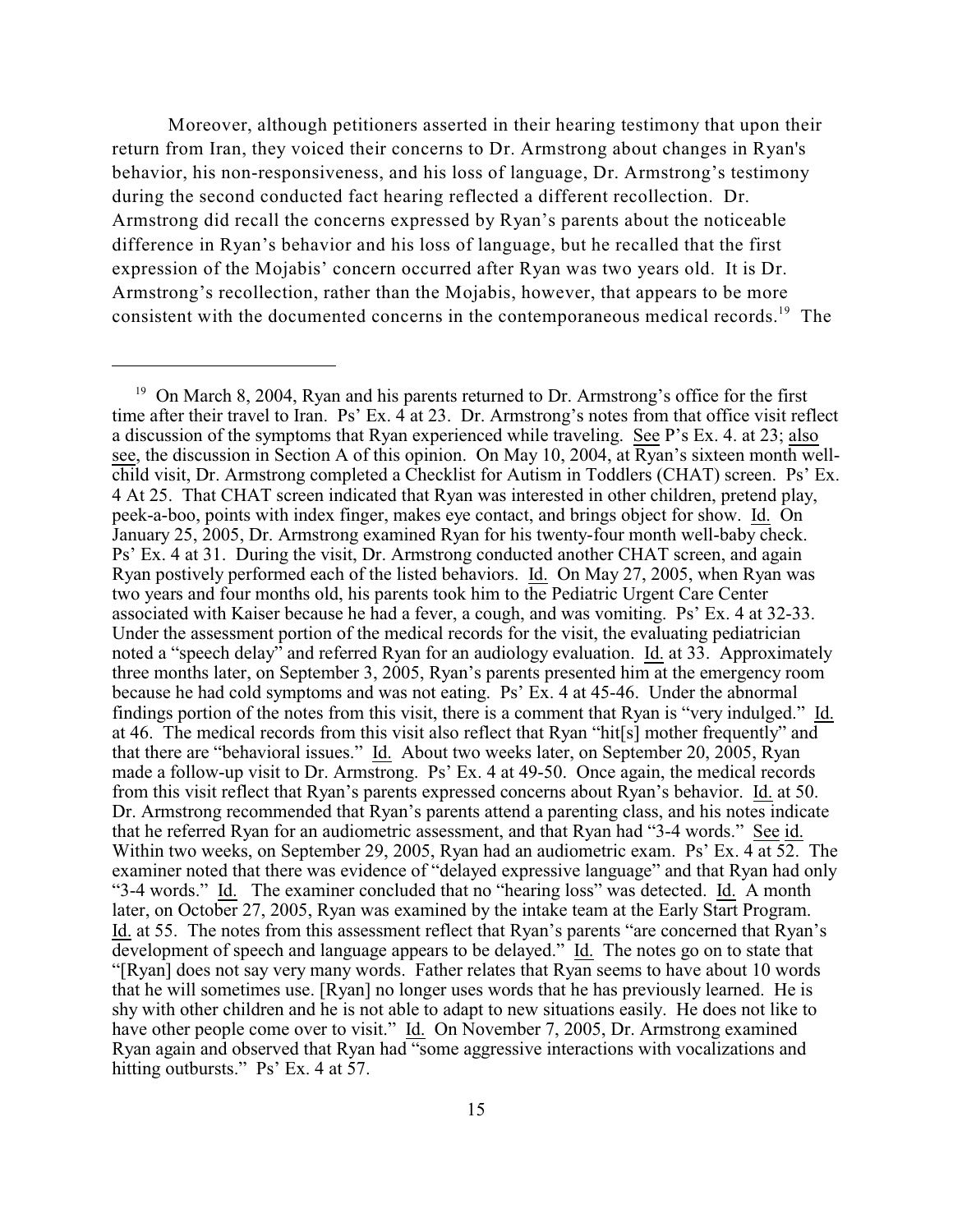first documented concern in the medical records regarding Ryan's language development was noted on May 27, 2005, when Ryan was two years and four months old. On that date, Ryan was evaluated at a Kaiser Urgent Care Center for a fever, cough, and vomiting. The assessment of the examining physician was that Ryan had a upper respiratory infection. The doctor also recognized a potential speech delay and referred Ryan to an audiologist. Ryan was diagnosed with autism on December 28, 2005. See Id. at 67.

#### **E. Legal Standard and Analysis**

In determining whether a petitioner is entitled to compensation under the Vaccine Program, a special master must consider "all . . . relevant medical or scientific evidence contained in the record," including "any diagnosis, conclusion, medical judgment, or autopsy or coroner's report . . . regarding the nature, causation, and aggravation of the petitioner's illness, disability, injury, condition, or death . . . ." § 300aa-13(b)(1)(A). The special master must consider "the record as a whole,"  $\S$  300aa-13(a)(1), and cannot make a finding of entitlement based on the claims of a petitioner that are not substantiated by medical records or by medical opinion, id. The special master's decision regarding entitlement must include findings of fact and conclusions of law.  $\S 300$ aa-12(d)(3)(A).

Before addressing the issue of whether petitioner is entitled to Program compensation in this case (a matter not yet ripe for decision, but to be addressed in due course), the undersigned first must resolve the pending factual dispute regarding what symptoms Ryan Mojabi manifested after he received his MMR and hepatitis B vaccinations on December 19, 2003, and when he manifested the alleged symptoms. This ruling is limited to resolving the parties' factual disputes.

In Vaccine Act cases, petitioner must prove, by a preponderance of the evidence, the factual circumstances surrounding his claim.  $\S$  300aa-13(a)(1)(A). This evidentiary standard requires that the Special Master "believe that the existence of a fact is more probable than its nonexistence before [she] may find in favor of the party who has the burden to persuade the [special master] of the fact's existence." In re Winship, 397 U.S. 358, 371-72 (1970) (Harlan, J., concurring) (quoting F. James, Civil Procedure 250-51  $(1965)$ ).

To resolve the presented fact issues, the undersigned must determine what weight to assign the documentary record, which includes the contemporaneous medical records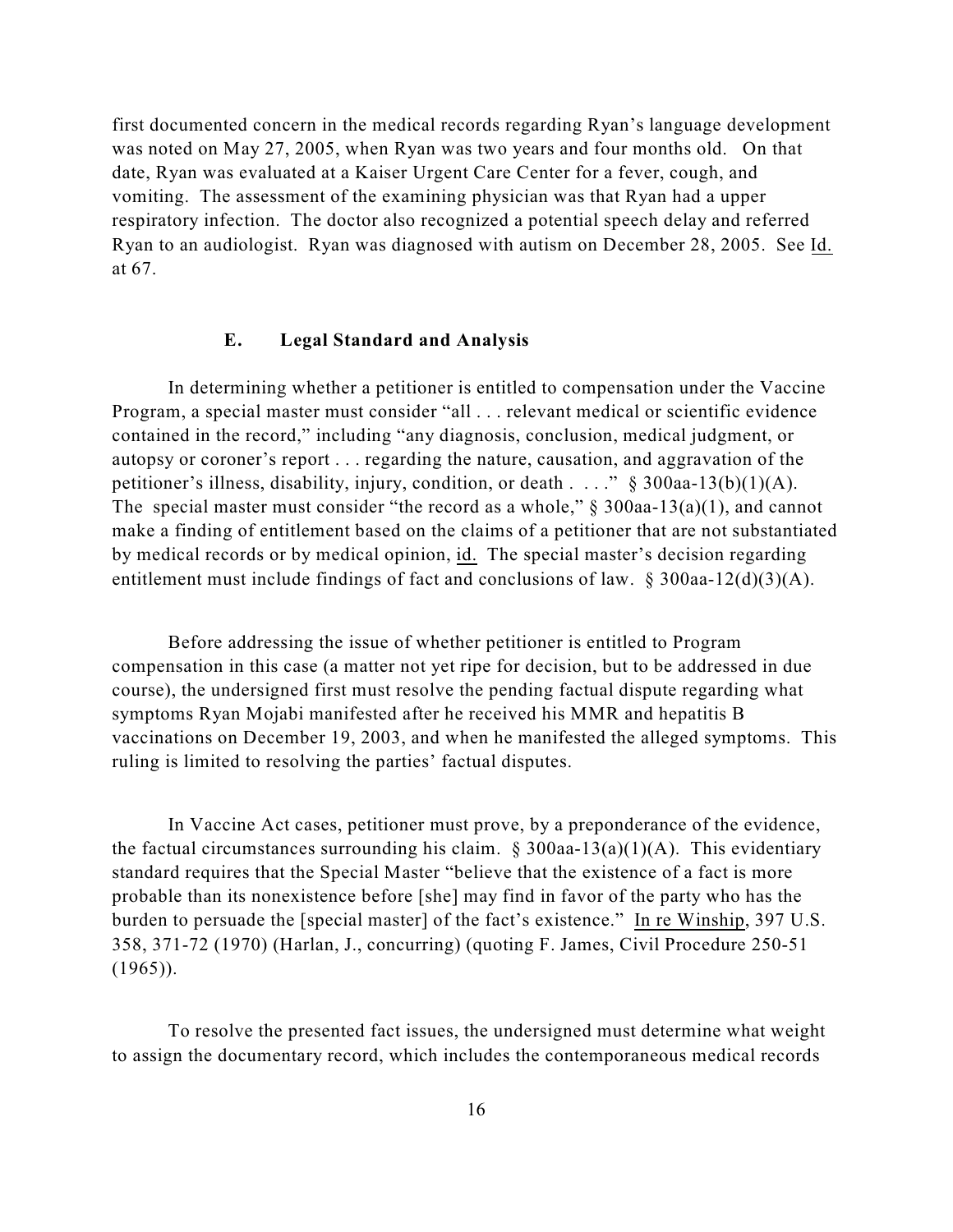created in the United States and in Iran and the phone records from Kaiser Permanente, and what weight to assign the later-given oral testimony that includes certain factual details that are absent from the existing documentary record. The case law instructs that oral testimony that conflicts with contemporaneous documentary evidence generally receives less evidentiary weight. See United States v. United States Gypsum Co., 333 U.S. 364, 396 (1948) ("Where [witness] testimony is in conflict with contemporaneous documents we can give it little weight[.]"); Montgomery Coca-Cola Bottling Co. v. United States, 615 F.2d 1318, 1327 (Ct. Cl. 1980) ("The subjective intent testimony of the plaintiff can only be seriously considered to the extent it is consistent with the objective evidence."); Cucuras v. Sec'y of Health & Human Servs., 993 F.2d 1525, 1528 (Fed. Cir. 1993) (Conflicting oral testimony is afforded less evidentiary weight than written medical records.).

The usefulness of record evidence in the court's analysis of a case, however, turns on what is contained in the records. As the United States Claims Court observed:

> [T]he absence of a reference to a condition or circumstance is much less significant than a reference which negates the existence of the condition or circumstance. Since medical records typically record only a fraction of all that occurs, the fact that reference to an event is omitted from the medical records may not be very significant.

Murphy v. Secretary of HHS, 23 Cl. Ct. 726, 733 (1991), aff'd, 968 F.2d 1226 (Fed. Cir. 1992), cert. denied sub nom. Murphy v. Sullivan, 113 S. Ct. 463 (1992) (citations omitted). The Federal Circuit has stated that a decision concerning whether to accord greater evidentiary weight to contemporaneous medical records or to later-given oral testimony "is uniquely within the purview of the special master" and will be upheld if rationally determined. Burns v. Sec'y of Health & Human Servs., 3 F.3d 415, 417 (Fed. Cir. 1993).

Here, while the undersigned found petitioners to be earnest in their testimony, it is difficult to reconcile petitioners' later-recalled account of certain dramatic events following Ryan's vaccination with the dearth of medical records corroborating their account. A review of the filed medical records suggests that petitioners may have recalled during the fact hearing events of importance that actually occurred later than the time period in question. But, in the absence of other evidence that supports the account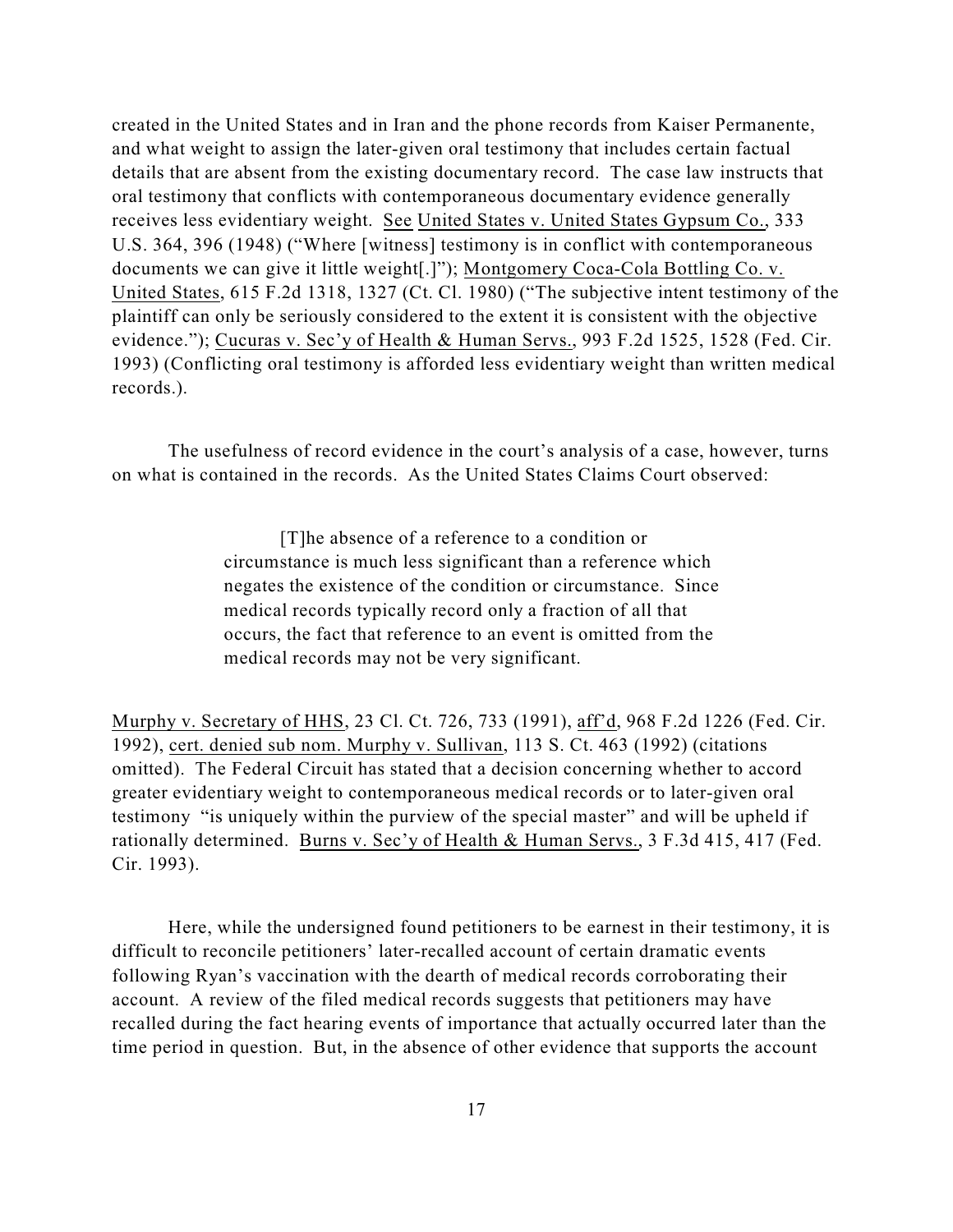that petitioners provided, the undersigned cannot credit certain parts of the Mojabis' testimony. Specifically, the undersigned cannot credit petitioners' testimony that prior to the family's departure for Paris, Mrs. Vahabi placed numerous calls to Dr. Armstrong's office on Ryan's behalf describing the same type and degree of symptoms that she conveyed to the undersigned during the hearing. There is simply no corroboration of petitioners' testimony in the record. Although the record-keeping practices by Kaiser Permanente have been shown during this proceeding to be disappointingly flawed, the absence of any record of Mrs. Vahabi's calls strongly suggests that either the calls were not placed or, as Dr. Armstrong testified, the call handler did not deem the described symptoms to be of sufficient concern to warrant mention to Dr. Armstrong. Nor does it appear from the documentary record that the frequency of Mrs. Vahabi's alleged calls to Dr. Armstrong's office were sufficient to trigger either a message trail or a responsive call from Dr. Armstrong's office. Additionally, Dr. Armstrong had no recollection of any calls from petitioners during the period between Ryan's vaccination and the family's departure for Paris. Tr. II at 156.

The undersigned also cannot credit petitioners' testimony concerning the severity of Ryan's condition two weeks later while the family visited Mr. Mojabi's family in France. Petitioners' testimony is inconsistent with the prior behavior of petitioners and unsubstantiated by the record that exists. The filed medical records demonstrate that Ryan's parents were very conscientious caretakers who consistently sought medical treatment for relatively minor concerns related to congestion, fussiness from teething, and low-degree fever.<sup>20</sup> See Ps' Ex. 4 at 14, 19-20, 27. Ryan's medical records reflect that consistent with the Mojabis' cautious habits, the Mojabis had delayed Ryan's initial hepatitis B vaccination. Ps' Ex. 4 at 2, 12. Moreover, as further evidence of the Mojabis' close attention to matters pertaining to Ryan's health, the undersigned considers Mrs. Vahabi's assertive efforts (after the family returned to the States) to obtain an appointment with Dr. Armstrong sooner than the appointment that Mr. Mojabi had obtained for Ryan even though Ryan appeared well at the time that Mrs. Vahabi placed the call. Court Ex. 2b, Tracks 5 and 6.

Based on the Mojabis' practice of paying careful attention to Ryan's health issues, it is the opinion of the undersigned that had Ryan's parents suspected he was as ill as they now allege, they would more likely than not have sought medical treatment for him while

 $20$  Additionally, Dr. Armstrong recalled seeing Ryan for fever and breathing difficulties when he was nearly 2 years old. Tr. II at 151. Dr. Armstrong did some blood work on Ryan at that time, and the blood work showed a high white cell count, which was suggestive of a bacterial infection. Id. at 151-152.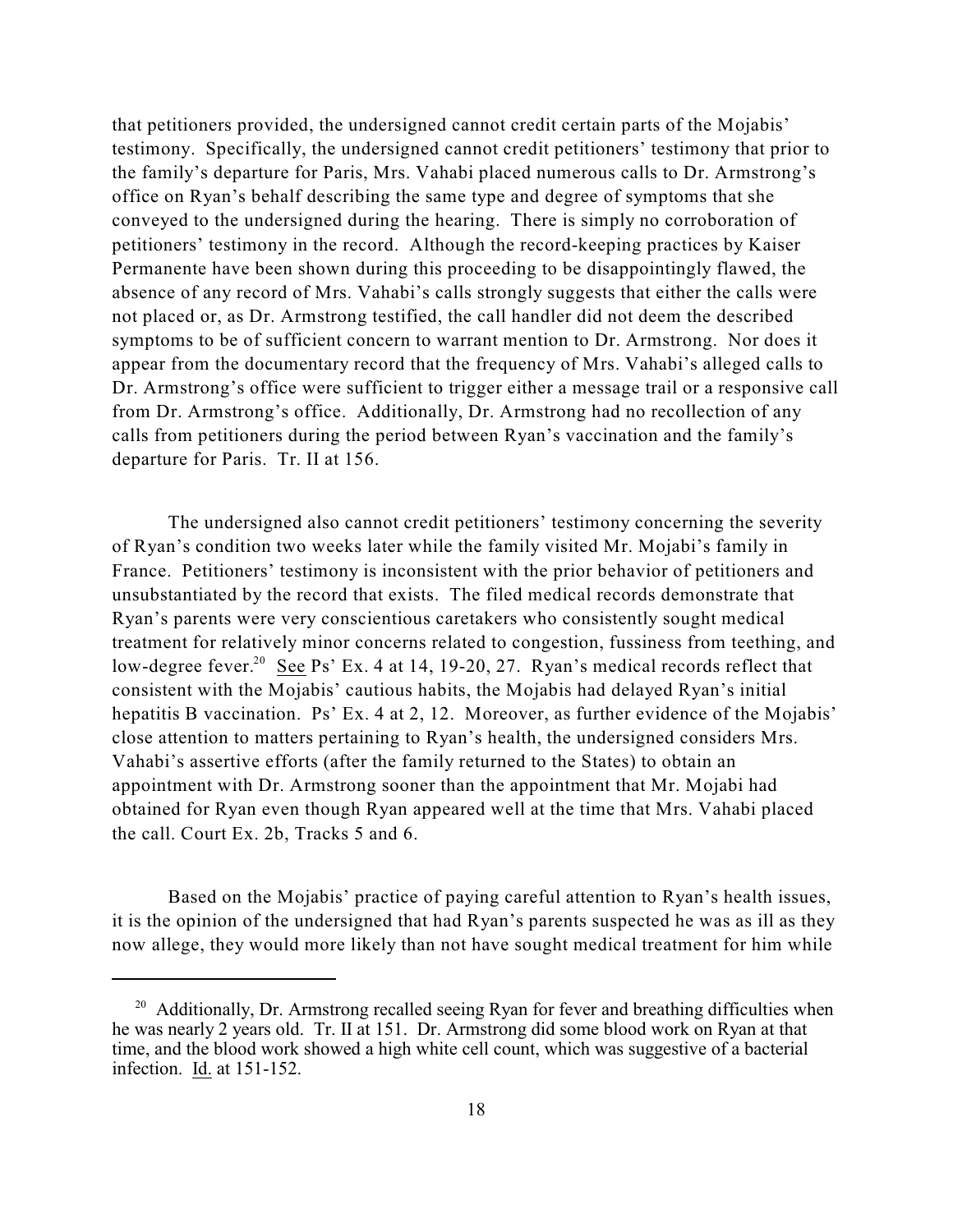they were in Paris. But while in Paris, Ryan's parents did not take him to the doctor. Nor have petitioners offered any corroborating evidence that Ryan suffered the described symptoms while they were in Paris.

Mrs. Vahabi testified that she did not seek medical attention for Ryan in Paris because Ryan's temperature was not high and because Dr. Armstrong had personally told her prior to the family's departure that the constellation of symptoms that Ryan exhibited was a perfectly normal reaction to the MMR vaccination. Tr. I at 24; Ps' PFF ¶ 9. There is no documentation of this conversation in the medical record, however, and Dr. Armstrong had no memory of it. Tr. II at 155-156. Moreover, contrary to Mrs. Vahabi's assertions, the symptoms about which Mrs. Vahabi testified were not the same symptoms that Dr. Armstrong described to parents as the type of normal symptoms that could follow a MMR vaccination. Tr. II at 154-155. The undersigned found Dr. Armstrong's testimony on this point more credible than Mrs. Vahabi's.

Considering the record evidence for the relevant time period together with the testimony of the three fact witnesses, the undersigned is not persuaded that following the administration of his first MMR vaccination, Ryan Mojabi exhibited symptoms during the period of time between December 19, 2003, and December 27, 2003, that were as severe as petitioners alleged. Nor is the undersigned persuaded that while in Paris from December 27, 2003, to January 5, 2004, Ryan experienced symptoms of the type of severity that petitioners described at the hearing.

The record, however, does support a finding that Ryan developed a measles-like rash and a high fever for which his parents first sought treatment in Iran on January 6, 2004. Not only did the Mojabis seek treatment for these conditions in Iran, the Mojabis specifically discussed the illness that Ryan experienced while in Iran with Dr. Armstrong upon the family's return to the States. Notably, Dr. Armstrong's records that follow the Mojabis' return from Iran do not include mention of the symptoms alleged to have begun prior to the family's departure from the States and alleged to have persisted during the course of their travel in Paris. Nor do the records include mention of any loss of language or aggressive behavioral changes in Ryan. Rather, Dr. Armstrong's records make mention only of the illness that Ryan experienced while in Iran, an illness for which there were also corroborating records of treatment.

#### **II. Findings of Fact**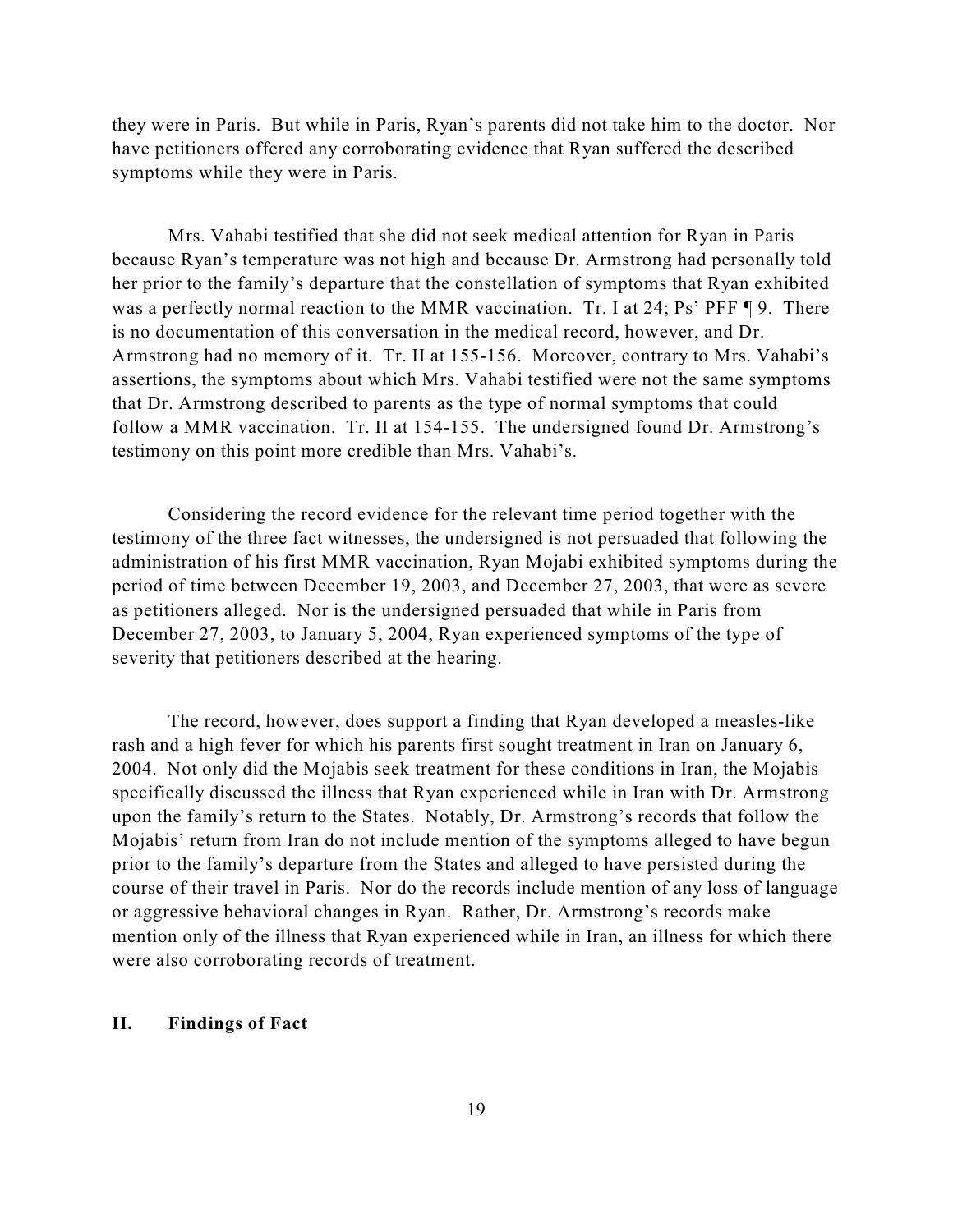For the foregoing reasons, the undersigned determines that a preponderance of the evidence supports the following factual findings:

- 1. Ryan received an influenza vaccination on December 10, 2003.
- 2. On December 19, 2003, Ryan had a well-child visit with Dr. Armstrong prior to his departure for Iran. At this visit, Ryan received the MMR vaccine and hepatitis B vaccine. He did not have a fever at that time. After the vaccination, Ryan awakened from his nap crying and shaking.
- 3. On December 27, 2003, the Mojabi family departed San Francisco and flew to Paris.
- 4. From December 27, 2003 through January 5, 2004, the Mojabis were in Paris. Ryan had episodes of diminished activity, and at times, he appeared listless. Petitioners, however, did not seek medical attention for Ryan during this period of time because his symptoms did not appear to be of the type or severity to warrant medical treatment.
- 5. On January 5, 2004, the Mojabi family traveled from Paris to Tehran.
- 6. On January 6, 2004, Dr. Goudarzi examined Ryan at Children's Hospital Medical Center, and determined that Ryan had a fever of 104 and a measles-like rash. Dr. Goudarzi diagnosed Ryan with a febrile convulsion that he stated was probably related to Ryan's receipt of the MMR vaccination on December 19, 2003. He did not admit Ryan to the hospital.
- 7. On January 7, 2004, Ryan returned to Children's Hospital Medical Center and Dr. Allami examined him. Ryan was not admitted to hospital because Dr. Allami determined that hospitalization was not necessary.
- 8. On January 9, 2004, Dr. Goudarzi examined Ryan again because of a persistent fever, but he did not admit Ryan to the hospital.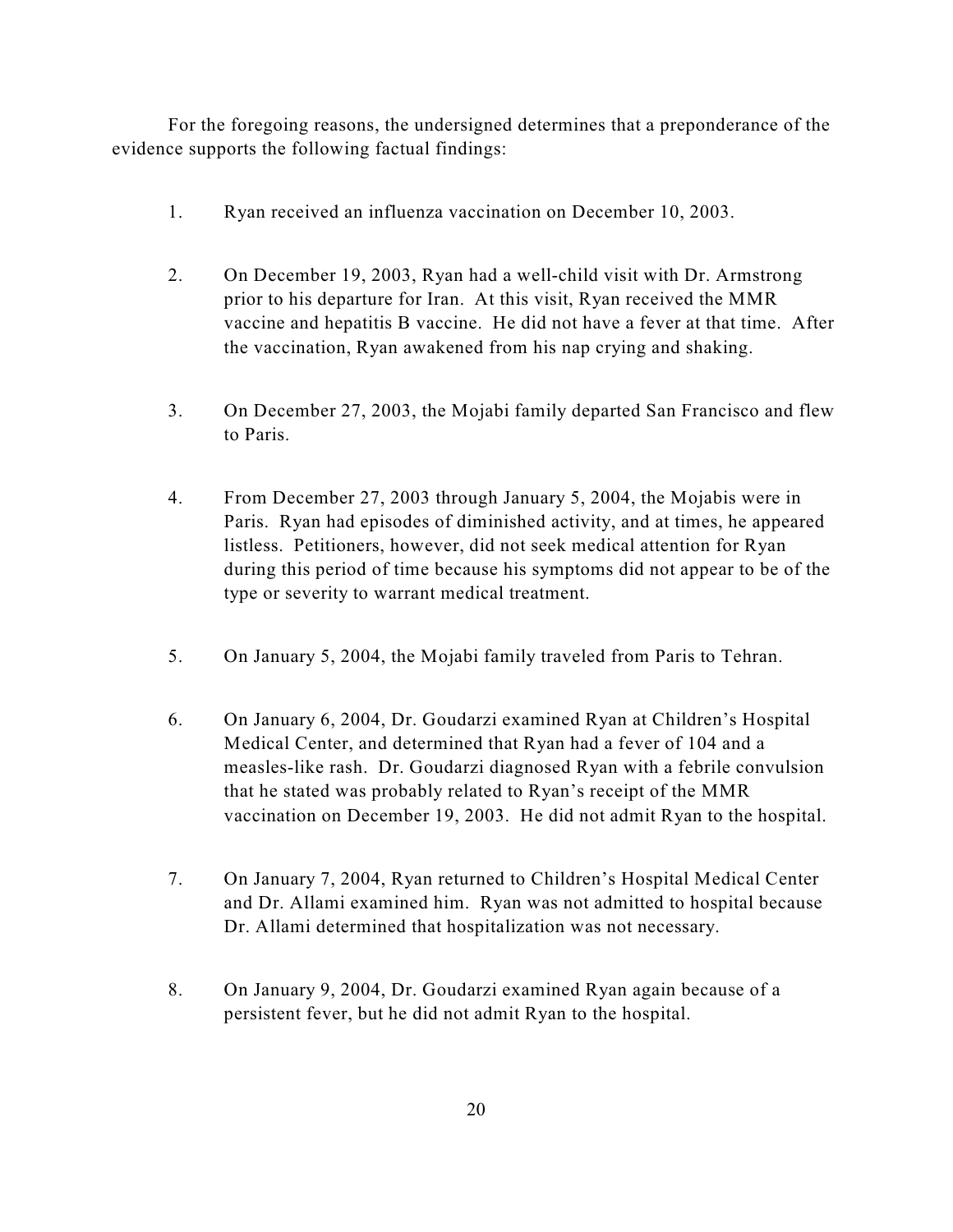- 9. On January 18, 2004, Mr. Mojabi left Tehran.
- 10. On February 28, 2004, Mrs. Vahabi returned to San Francisco with Ryan. During the seven weeks that Mrs. Vahabi remained with Ryan in Tehran after Ryan's visit on January 9, 2004 to Dr. Goudarzi, Mrs. Vahabi did not seek any additional medical treatment for her son.
- 11. On March 2, 2004, both Mr. Mojabi and Mrs. Vahabi contacted the Kaiser Call Center for a routine appointment because the family was back from Iran. Mr. Mojabi was told that a same-day well-care visit was not available. Mr. Mojabi reported that Ryan had some degree of measles while the family was in Tehran. Based on the audio recordings of these calls that were filed into the record on CD, petitioners no longer seemed distressed about their son's symptoms.
- 12. On March 8, 2004, Dr. Armstrong evaluated Ryan. The medical records from this visit corroborate Ryan's illness in Iran, describing a rash as "likely roseola," and noting that Ryan had a high fever that lasted for four to five days. The Mojabis expressed concern that Ryan had experienced seizuretype activity. Dr. Armstrong's record from this same visit reflects that Ryan had an E. coli infection while he was in Iran. Dr. Armstrong concluded that Ryan also suffered from a possible urinary tract infection.
- 13. The first documented concern in the medical records regarding a potential delay in Ryan's language development was noted on May 27, 2005, when Ryan was two years and four months old. Records after that date also reflect changes in Ryan's behavior.

## **III. Conclusion**

The medical significance of the foregoing factual findings remains to be addressed by the parties' respective experts. **On or before Monday, May 11, 2009,** the parties shall contact chambers to schedule a status conference to address further proceedings in this case.